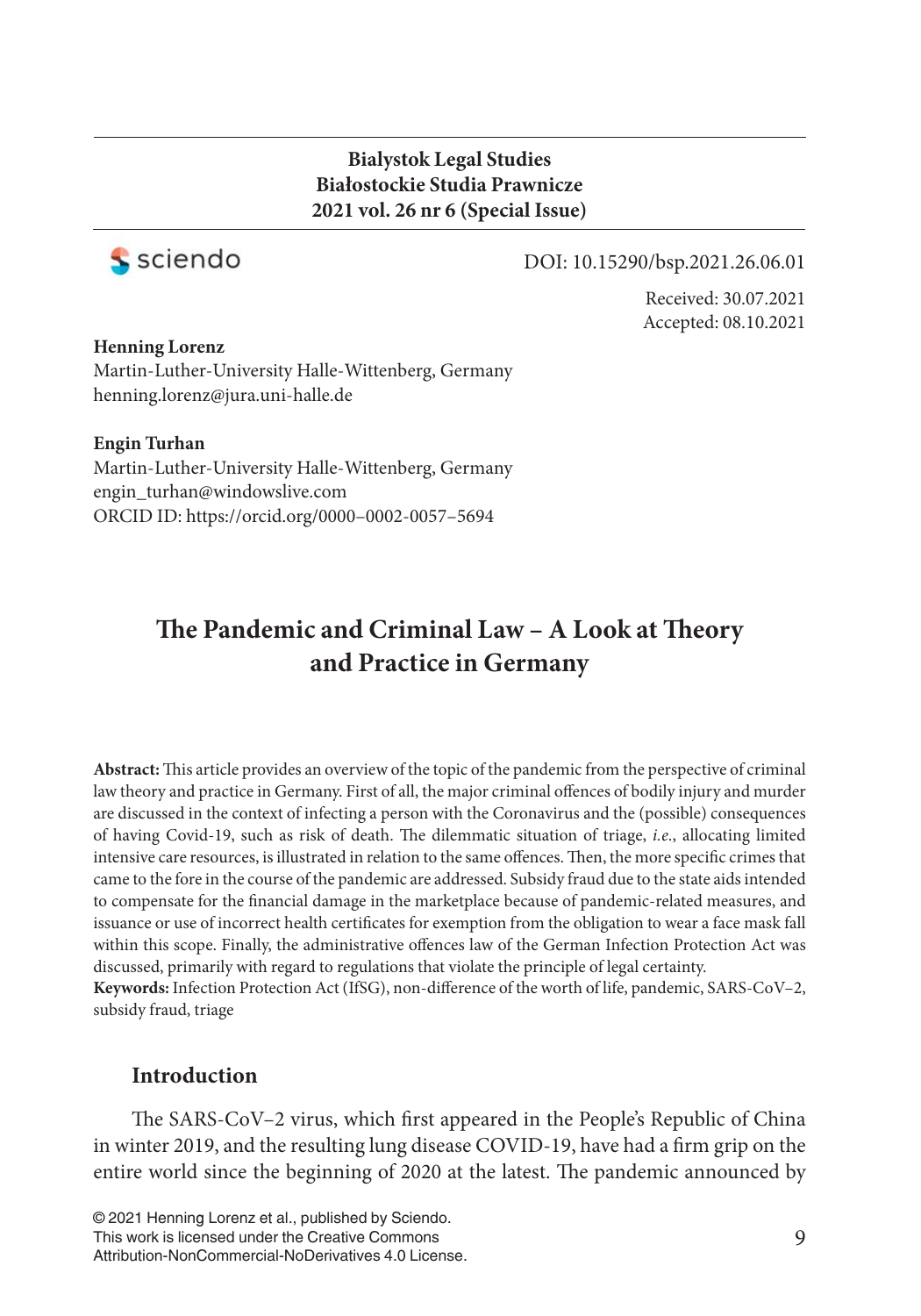the WHO on 11th of March,<sup>1</sup> has radically changed almost all areas of life. Public and social interaction was rigorously restricted to reduce the spread of the virus and the economy was faced with the greatest challenges since the Second World War. While the natural sciences, especially virology, have played an important role in public discourse, legal sciences and practice are also confronted with numerous questions and problems. This also applies *pars pro toto* to criminal law. A remarkable amount of literature has been produced in this area in Germany;<sup>2</sup> a textbook on "pandemic criminal law" has even been published.<sup>3</sup> However the German criminal courts have so far only had to decide on a few specific types of conduct related to the pandemic. The focus of the sanctioning of such misconducts is anyway in the fine regulations of the Infection Protection Act (Infektionsschutzgesetz - IfSG) and thus within the law of administrative offences. The following article is intended to provide a brief overview of selected aspects of the pandemic in terms of criminal and administrative offence.

# **1. Criminal Law in the Pandemic**

The article begins with the regulations of criminal law. As already mentioned, this has less to do with the constancy of their actual relevance in practice during the pandemic. However, the criminal law constellations are simply discussed most intensively in the subject literature, probably concerning the consequences for the victims and the criminal penalty as the most sensitive sanction.

# 1.1. The Offences of Bodily Injury and Murder (Totschlag)

The issue of viral infections and criminal law is not new. A broad debate had already taken place on the occasion of the rapid spread of HIV in Europe at the end of the 1980s and the beginning of the 1990s.<sup>4</sup> Back then, the central question was the

<sup>1</sup> The media briefing of WHO General-Director, https://www.who.int/director-general/speeches/ detail/who-director-general-s-opening-remarks-at-the-media-briefing-on-covid-19---11 march-2020 (24.06.2021).

<sup>2</sup> For example, well-known reference books have included special parts on the pandemic, cf. K. Gaede, Chapter 1, Teil 16, (in:) K. Ulsenheimer, K. Gaede (eds.), Arztstrafrecht in der Praxis, 6. Edition, 2021. *Cf.* exemplarily from further literature, Fahl, Das Strafrecht in den Zeiten von Corona, Juristische Ausbildung 2020, vol. 10, pp. 1058 *ff*.; E. Hoven, J. Hahn, Strafrechtliche Fragen im Zusammenhang mit der Covid-19-Pandemie, Juristische Arbeitsblätter 2020, vol. 7, pp. 481 *ff*. or I. Rau, Chapter 23: Straf- und Strafverfahrensrecht, (in:) H. Schmidt (ed.), COVID-19, Rechtsfragen zur Corona-Krise, 3. Edition, 2021. Eventually, a journal specialized in the related legal issues with the name of "COVID-19 und Recht" (Covid-19 and Law) has started to be published since the outbreak of the pandemic.

<sup>3</sup> R. Esser, M. Tsambikakis (eds.), Pandemiestrafrecht, 2020.

<sup>4</sup> Cf. in preference to all on the insights gained in the debate and more recent empirical developments, W. Frisch, Die strafrechtliche AIDS-Diskussion: Bilanz und neue empirische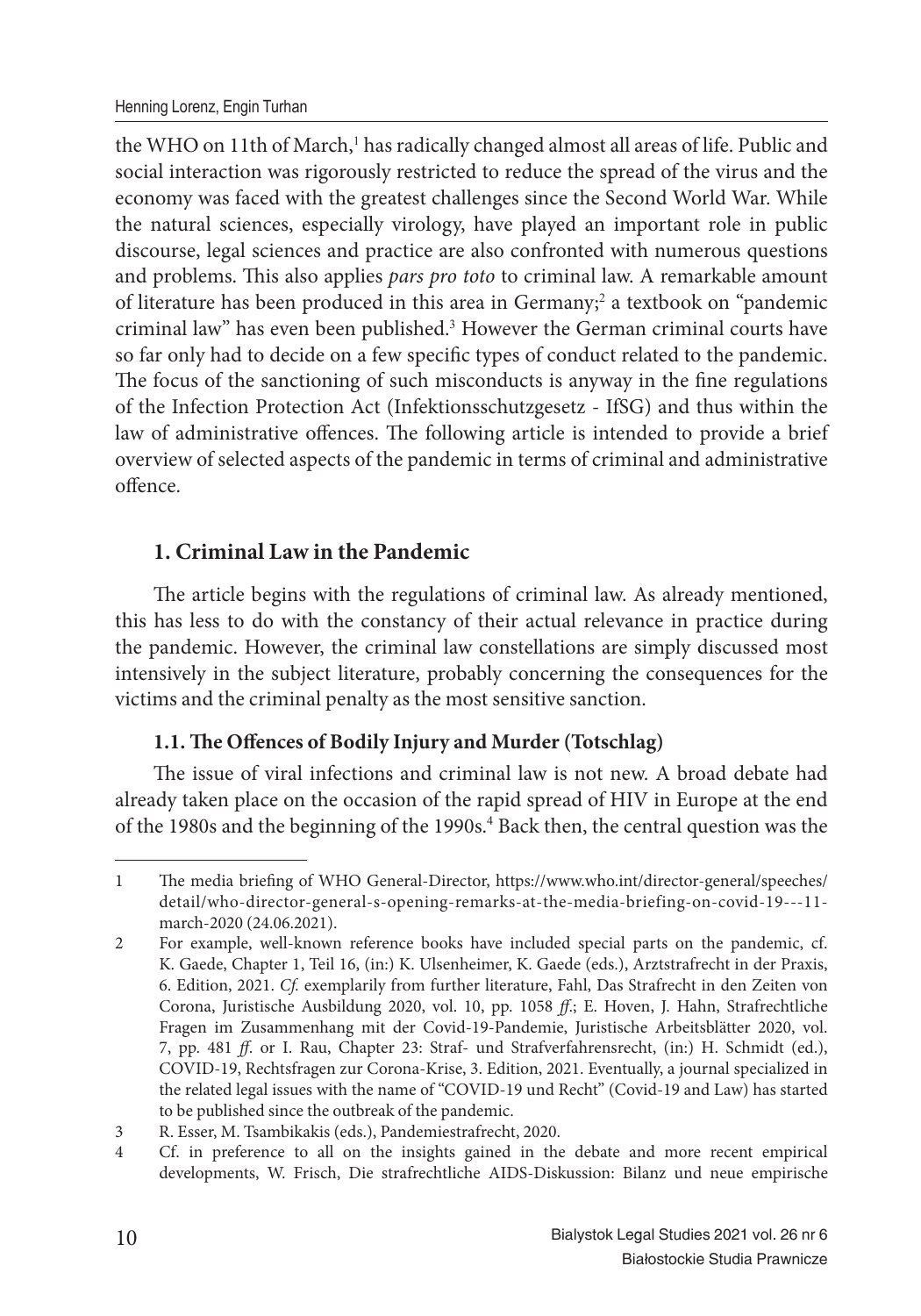punishability of the communication of HIV from someone who had been informed about his/her infection to his/her unsuspecting sexual partner. This earlier discussion concerned the individual-protective offences of bodily injury, and murder, which can be applied to the current pandemic.

The prevailing doctrine and the case law assume dangerous bodily injury according to Sec. 224 par. 1 no. 1 alt. 2 of the German Penal Code (StGB), if another person is demonstrably and intentionally infected with a not negligible disease or virus ("other harmful substances").<sup>5</sup> This applies at least if a course with symptoms develops. However, in its judicature on HIV infection, the Federal Court of Justice declared the symptom-free infection an element of the offence<sup>6</sup> which accords with the definition of health in the constitution of the WHO.<sup>7</sup> In view of the actual peculiarities of the HI-virus (lifelong carrier, infectiousness, and the preventability of outbreak of AIDS disease only by permanent medication) and the differences to SARS-CoV–2 (clearly time-limited carrier and infection can undergo without treatment, without any symptoms, without outbreak of COVID-19), the transfer of this jurisprudence about SARS-CoV–2 is not self-evident and is therefore controversial.<sup>8</sup> If this is chosen, a proof of the causality between the contact and the

Entwicklungen, (in:) J. Joerden (ed.), Festschrift für Szwarc, pp. 495 *ff*. Early from a comparative law perspective on Polish law: Szwarc (ed.), AIDS und Strafrecht, 1996.

<sup>5</sup> Instead of all T. Fischer, Kommentar StGB, 68. Edition 2021, § 223 paragraph no. 13, § 224 paragraph no. 5.

<sup>6</sup> BGH, NJW 1989, 781 (783).

<sup>7</sup> https://www.who.int/governance/eb/who\_constitution\_en.pdf (6.07.2021), p. 1. Also see E. Turhan, Salgın Dönemlerinde Ortaya Çıkabilecek Ceza Sorumlulukları - Korona Tecrübesi, "Suç ve Ceza" 2020, vol.1, p. 200.

<sup>8</sup> In favour of this A. Deutscher, Die "Corona-Krise" und das materielle Strafrecht, "Straf Rechts Report" 2020, vol. 4, p. 6; R. Eschelbach, Commentary to Sec. 223 *ff*. StGB, in: B. v. Heintschel-Heinegg (ed.), Beck´scher Online-Kommentar StGB, 50. Edition, 1.5.2020, § 229 paragraph no. 1, § 224 paragraph no. 44; Fahl, Das Strafrecht in den, *op. cit*., p. 1059; D. Neuhöfer, N. Kindhäuser, Commentary to Sec. 73 *ff*. IfSG, (in:) C. Eckart, M. Winkelmüller (eds.), Beck´scher Online-Kommentar Infektionsschutzrecht, 5. Edition, 1.5.2021, § 74 paragraph no. 37 f.; T. Pörner, Die Infektion mit Krankheitserregern in der strafrechtlichen Fallbearbeitung, "Juristische Schulung" 2020, vol. 6, p. 499; H. Schmidt (ed.), COVID-19, Rechtsfragen zur Corona-Krise, 3. Edition, München 2021, § 23 paragraph no. 46; F. Weisser, Strafrecht in Zeiten des Coronavirus – Konsequenzen des Verstoßes gegen Quarantänemaßnahmen bei Infektionskrankheiten, "Zeitschrift für Medizinstrafrecht" 2020, vol. 3, p. 156; B. Weißenberger, Die Corona-Pandemie und das Strafrecht, insbesondere in Verbindung mit dem (neuen) IfSG, "Höchstrichterliche Rechtsprechung im Strafrecht" 2020, vol. 4, p. 180; against this L. Cerny, J. Makepeace, Coronavirus, Strafrecht und objektive Zurechnung, "Kriminalpolitische Zeitschrift" 2020, vol. 3, pp. 148 ff.; J. Makepeace, Coronavirus: Körperverletzung ohne Symptome?, "Zeitschrift für das Juristische Studium" 2020, vol. 3, pp. 189 *ff*.; D. Hotz, Die Strafbarkeit des Verbreitens von Krankheitserregern am Beispiel der Corona-Krise, "Neue Zeitschrift für Strafrecht" 2020, vol. 6, pp. 321 f.; M. Tsambikakis, Chapter 8: Straf- und Bußgeldvorschriften, (in:) Kluckert (ed.), Das neue Infektionsschutzrecht, 2. Edition, 2021, § 17 paragraph no. 8.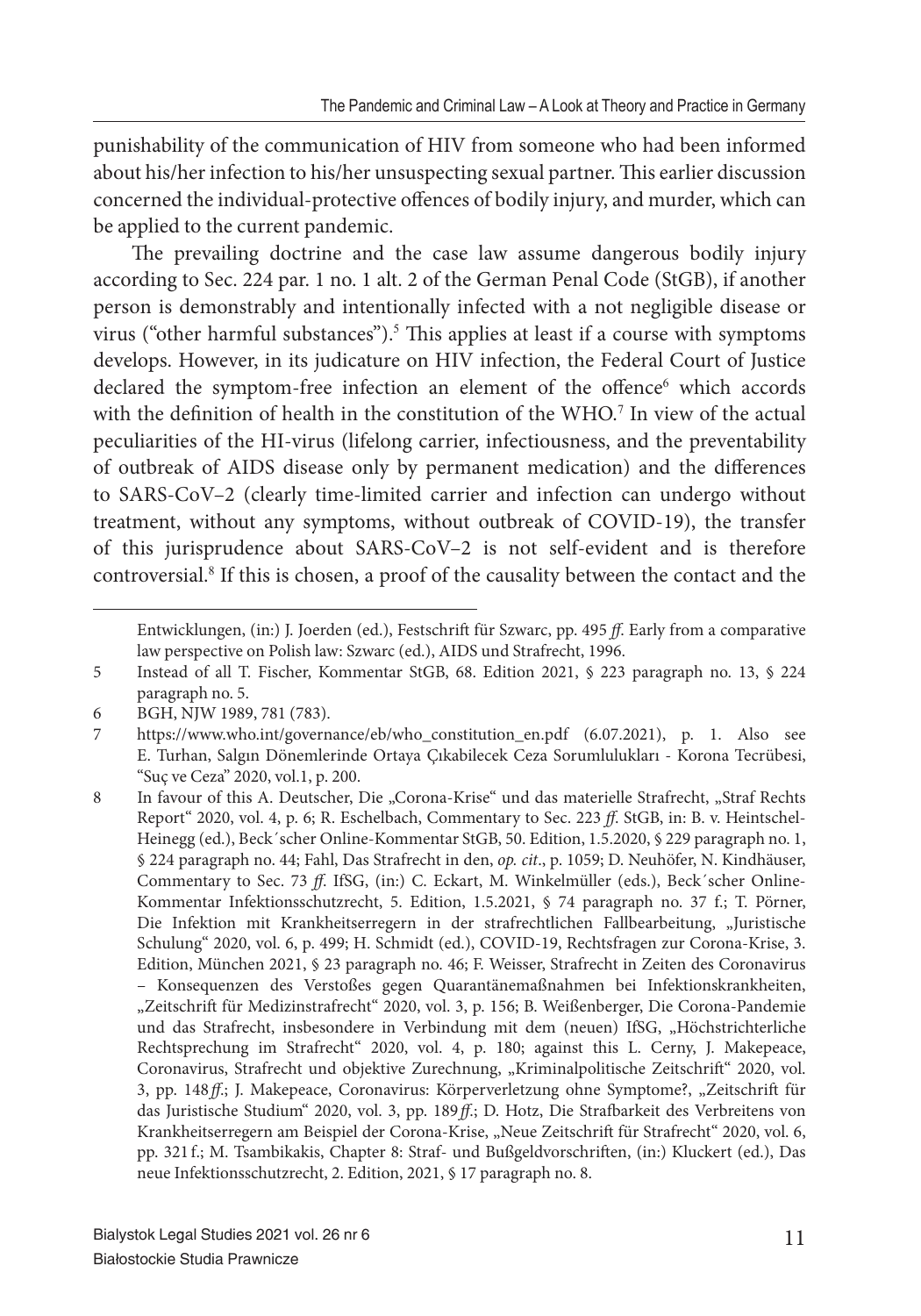infection must be established for assuming a completed offence. This would often be difficult in practice. A viral sequence comparison by which the infection can be tracked right up to the contact with a specific person is currently not possible, unlike in the case of HIV<sup>9</sup>.<sup>10</sup> The exclusion of other sources of infection, taking into account *in dubio pro reo* (Sec. 261 of the Penal Procedure Code [StPO]), should be very rarely possible in the time of the widespread infection in the population, especially because of the dark number of symptomless cases which are left unreported. However, once this is the case, criminal liability may fail due to the objective attribution (objektive Zurechnung) to the result.<sup>11</sup> In addition, at least an attempt can be considered, depending on whether a (conditional) intent can be established. It is also conceivable that intention of killing may be accepted, particularly in the case of the approved infection of persons at risk (old age, previous illness *etc*.). On the other hand, in the case of not knowing about one's own infection, negligence (Secs. 222, 229 of StGB) may be considered, unless there are indications for the suspicion (contact with infected persons; being in a risk area; non-specific symptoms such as cough, fever *etc*. would be insufficient; the proof of causality is certainly problematic here, too).

In Germany, bodily injury and murder offences during the pandemic were of negligible practical relevance. To date, there have been no published decisions and no convictions are known. Only the District Court (AG) of Braunschweig sentenced a person for deliberately coughing on another person to pay compensation for considerable insomnia<sup>12</sup>

### 1.2. The Decision in a Dilemmatic Situation: Triage

During the SARS-CoV–2 pandemic, a debate has erupted about the admissibility and bounds of allocating limited intensive care resources. Under the keyword triage (French: selection or sorting), the prioritization and posteriorization of patients in the event of insufficient lifesaving personnel, and material treatment resources, were discussed. Fortunately, unlike in Italy such dilemmatic situations involving fateful decisions have not come up in the clinical practice in Germany. Nevertheless, the debate on this topic has been very intensive as evidenced by the recently published

<sup>9</sup> W. Frisch, Die strafrechtliche AIDS-Diskussion…, *op. cit*, pp. 495 *ff*. und J. Teumer, Neues zum Thema Aids und Strafrecht, "Medizinrecht" 2010, vol.1, pp. 11 f.

<sup>10</sup> H. Lorenz, Corona und Strafrecht, "Neue Juristische Wochenschrift" 2020, vol. 12, p. 17.

<sup>11</sup> On autonomous self-endangerment L. Cerny, J. Makepeace, Coronavirus, Strafrecht und objective…, *op. cit*., pp. 148 *ff*. and H. Lorenz, M.T. Oğlakcıoğlu, Commentary to Sec. 73 *ff*. IfSG, (in:) Kießling (ed.), Kommentar IfSG, 2. Edition, 2021, § 74 paragraph no. 6. For further explanations due to permitted risk ("erlaubtes Risiko") see E. Turhan, Salgın Dönemlerinde Ortaya Çıkabilecek…, *op. cit*., p. 201.

<sup>12</sup> H. Lorenz, Annotation to AG Braunschweig decision of 29.10.2020–122 C 1262/20, Juristische Rundschau 2021, vol. 12, p. 659 ff.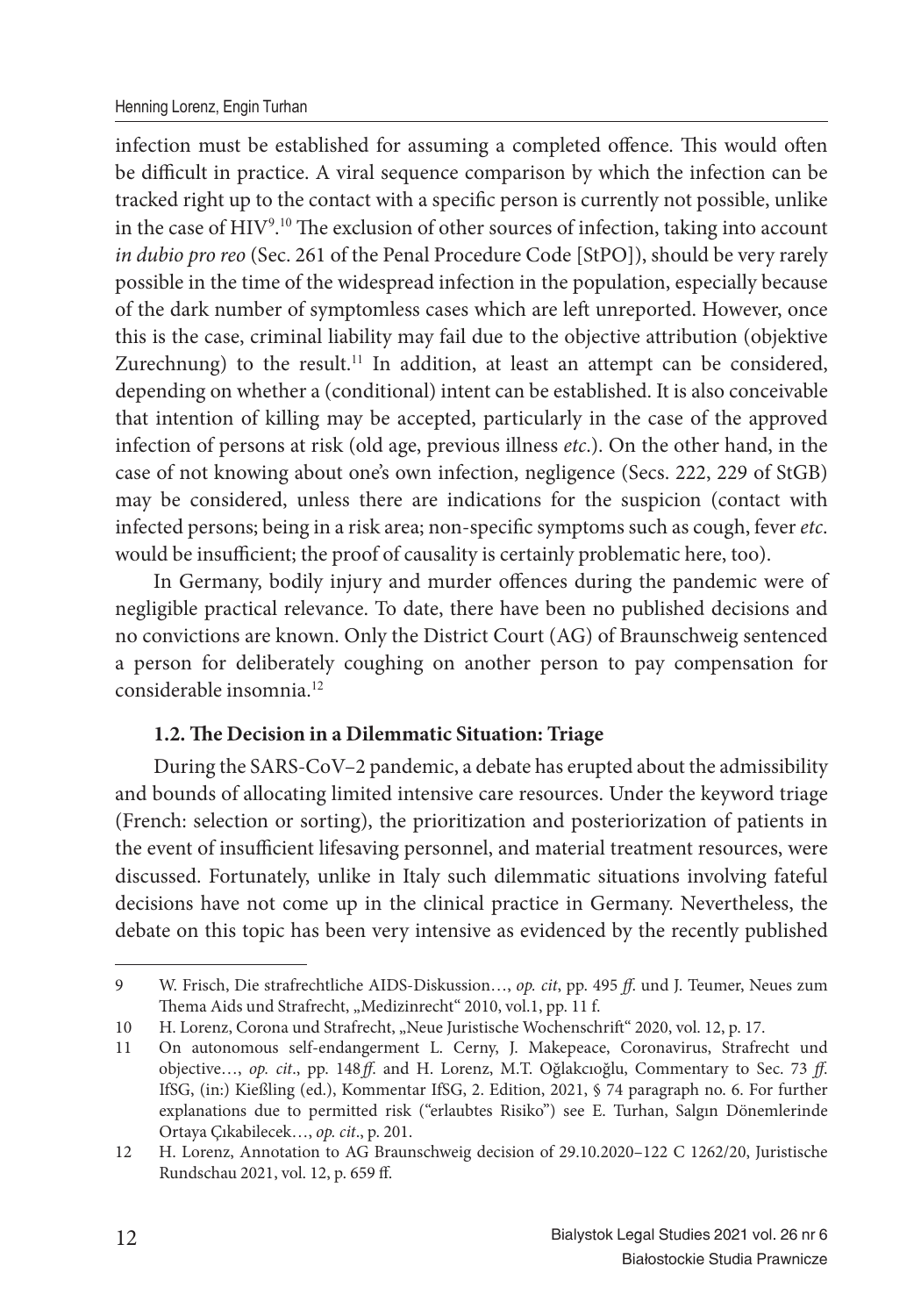comprehensive anthology "Triage in the Pandemic".<sup>13</sup> Triage is commonly addressed in two constellations.<sup>14</sup>

*Ex-ante*-triage is characterized by the need to decide which of several patients should receive an available life-saving treatment. In this process, doctors find themselves as guarantors<sup>15</sup> in a conflict of obligations towards their patients. There is a clear agreement up to this point. Moreover, there is a broad consensus on the abstract standards of resolving a conflict of obligations.<sup>16</sup> As an expression of the legal principle "*ultra posse nemo obligatur*" ("No one is obligated beyond his ability."), the guarantor must only do what is possible for him, in other words, fulfil one of the obligations. If there is a conflict of unequal-ranking obligations, this would be the higher-ranking obligation. Thus, failure to comply with the lower-ranking duty, for example killing by omission in the case of failure to care for a patient, is then justified. In contrast, in the case of a conflict of equal-ranking obligations, the guarantor has the freedom to choose. He may decide which one to fulfil.

If it is intended to apply these principles to the situation of triage, a number of questions inevitably arise. First of all, it must be decided what form of conflict of obligations is involved. If the concept of triage in the current discussion is understood narrowly – as it is here – and if it is seen as the (safe) decision on the life and death of patients, a conflict of equal-ranking obligations must be assumed.<sup>17</sup> Even if a patient would die faster without a ventilator, this cannot lead to the posteriorization

<sup>13</sup> T. Hörnle, S. Huster, P. Poscher (eds.), Triage in der Pandemie, 2021. A brief selection of the published literature: S. Ast, *Quieta non movere*? Ärztliche Auswahlkriterien sowie der Behandlungsabbruch im Fall einer Pflichtenkollision aus strafrechtlicher Sicht, "Zeitschrift für Internationale Strafrechtsdogmatik" 2020, vol. 6, pp. 268 *ff*.; A. Engländer, T. Zimmermann, "Rettungstötungen" in der Corona-Krise? Die Covid-19-Pandemie und die Zuteilung von Ressourcen in der Notfall- und Intensivmedizin, "Neue Juristische Wochenschrift" 2020, vol. 20, pp. 1398 *ff.*; F.J. Lindner, Die "Triage" im Lichte der Drittwirkung der Grundrechte, "Medizinrecht" 2020, vol. 9, pp. 723 ff.; R. Merkel, S. Augsberg, Die Tragik der Triage - straf- und verfassungsrechtliche Grundlagen und Grenzen, "Juristenzeitung" 2020, vol.14, pp. 704 ff.

<sup>14</sup> It is also argued that "precautionary triage" is conceivable if life-saving resources are withheld for patients arriving later. See only O. Gerson, Chapter 3: Pflichtenkollision beim Lebensschutz (Triage), (in:) R. Esser, M. Tsambikakis (eds.), Pandemiestrafrecht, op. cit., § 3 paragraphs no. 6, 50 *ff*. However, such a withholding should always be punishable, since the obligations are always determined by the current, actual situation.

<sup>15</sup> The guarantor position of the doctors towards all arriving patients could already be doubted, since the actual assumption of life-saving treatment is only possible within the framework of the available capacities. However, a guarantor position regarding all patients is supported by the fact that otherwise any guarantor position prior to selecting a patient would have to be excluded, and therefore a failure to save a patient at all would have to go unpunished *sub specie* of a non-genuine crime of omission.

<sup>16</sup> For the prevailing opinion, the following and the counter opinions, C. Roxin, L. Greco, Strafrecht Allgemeiner Teil, vol. I, 5. Edition, 2020, § 16 paragraphs no. 115 *ff*.

<sup>17</sup> Exemplary for this prevailing opinion, A. Engländer, T. Zimmermann, "Rettungstötungen" in der Corona-Krise?..., *op. cit.,* p. 1400.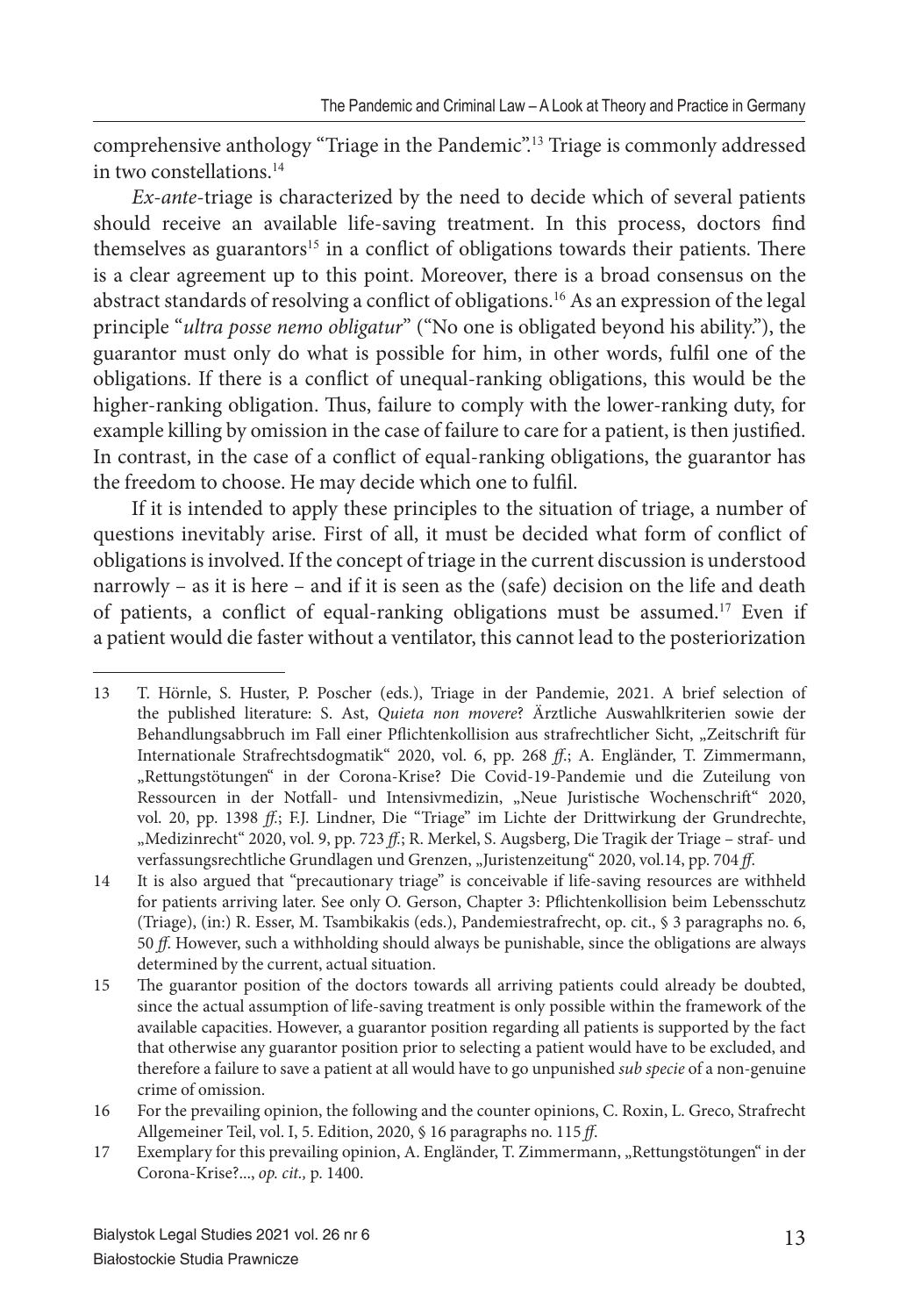of another patient who would survive a little longer but would also surely die without the ventilator.<sup>18</sup> The obligations to save from the certain death do not weigh differently and are therefore ranked equal. However, this could possibly change if the specifications about the order of treatment were laid down by law. This is currently not the case in Germany.<sup>19</sup> Only non-binding clinical<sup>20</sup> or ethical<sup>21</sup> recommendations exist so far and various criteria are being discussed regarding a possible regulation. Although the debate is too extensive to be presented here in detail, it can be doubted whether there is any constitutional scope at all for prioritizing and posteriorizing criteria concerning definitive decision on life<sup>22</sup> and death.<sup>23</sup> This is negated by many under the keyword of the non-difference of the worth of life (Art. 2 par. 2 sent. 1 i.c.w. Art. 1 par. 1 i.c.w. Art. 3 of the German Basic Law [GG]).<sup>24</sup>

Doctors in Germany are currently in a conflict of equal-ranking obligations when it comes to triage. It was therefore often assumed in the subject literature that they are allowed freely to decide which of the patients to save.<sup>25</sup> Indeed, this is questionable. What would be obviously incorrect to accept this for doctors who work as public officials (Sec. 11 par. 1 no. 2 StGB), *e.g.*, in university hospitals. They are directly bound by fundamental rights in decision-making.<sup>26</sup> The only remaining option, as some have argued, $27$  would be an arbitrary decision within the frame of the aforementioned constitutional scope. In addition, even doctors who are not as public officials are not allowed to make a free selection decision. It has been rightly pointed

<sup>18</sup> See R. Merkel, S. Augsberg, Die Tragik der Triage…, *op. cit*., pp. 706 *ff*.

<sup>19</sup> The German Federal Constitutional Court (BVerfG) had rejected an urgent application for the issuance of regulations on triage because of the currently recognizable, non-critical condition with regard to the incidence of infection and treatment capacities, cf., BVerfG, NVwZ 2020, 1353 f.

<sup>20</sup> Deutsche Interdisziplinäre Vereinigung für Intensiv- und Notfallmedizin (DIVI), Entscheidungen über die Zuteilung von Ressourcen in der Notfallund der Intensivmedizin im Kontext der COVID-19-Pandemie, Klinisch-ethische Empfehlungen, https://www.divi.de/joomlatools-files/ docman-fi les/publikationen/covid-19-dokumente/200325-covid-19-ethik-empfehlung-v1.pdf (22.5.2021).

<sup>21</sup> Deutscher Ethikrat, Solidarität in der Corona-Krise, S. 3 ff., https://www.ethikrat.org/fileadmin/ Publikationen/Ad-hoc-Empfehlungen/deutsch/ad-hoc-empfehlung-corona-krise.pdf (22.05.2021).

<sup>22</sup> It is certainly necessary that the life of a patient can be saved at all or extended in a relevant way, *i.e.*, that the so-called minimum benefit threshold is exceeded.

<sup>23</sup> The further, utilitarian considerations of E. Hoven are therefore to be rejected, Die "Triage"-Situation als Herausforderung für die Strafrechtswissenschaft, JuristenZeitung 2020, Vol.9, pp. 449 *ff .* Rightly critical therefore R. Merkel, S. Augsberg, Die Tragik der Triage…, *op. cit*., pp. 704 *ff*.

<sup>24</sup> Exemplarily F. J. Lindner, Die "Triage" im Lichte…, *op. cit*., p. 726.

<sup>25</sup> Exemplarily T. Rönnau, K. Wegner, Grundwissen – Strafrecht: Triage…, *op. cit*., pp. 404 *ff*.

<sup>26</sup> A. Engländer, Die Pflichtenkollision bei der ex-ante-Triage, (in:) T. Hörnle, S. Huster, P. Poscher (eds.), Triage in der Pandemie 2021, pp. 142 *ff*.

<sup>27</sup> T. Walter, Lasst das Los entscheiden!, Zeit online v. 02.04.2020, https://www.zeit.de/ gesellschaft /2020–04/corona-krise-aerzte-krankenhaeuser-ethik-behandlungen-medizinischeversorgung (22.05.2021).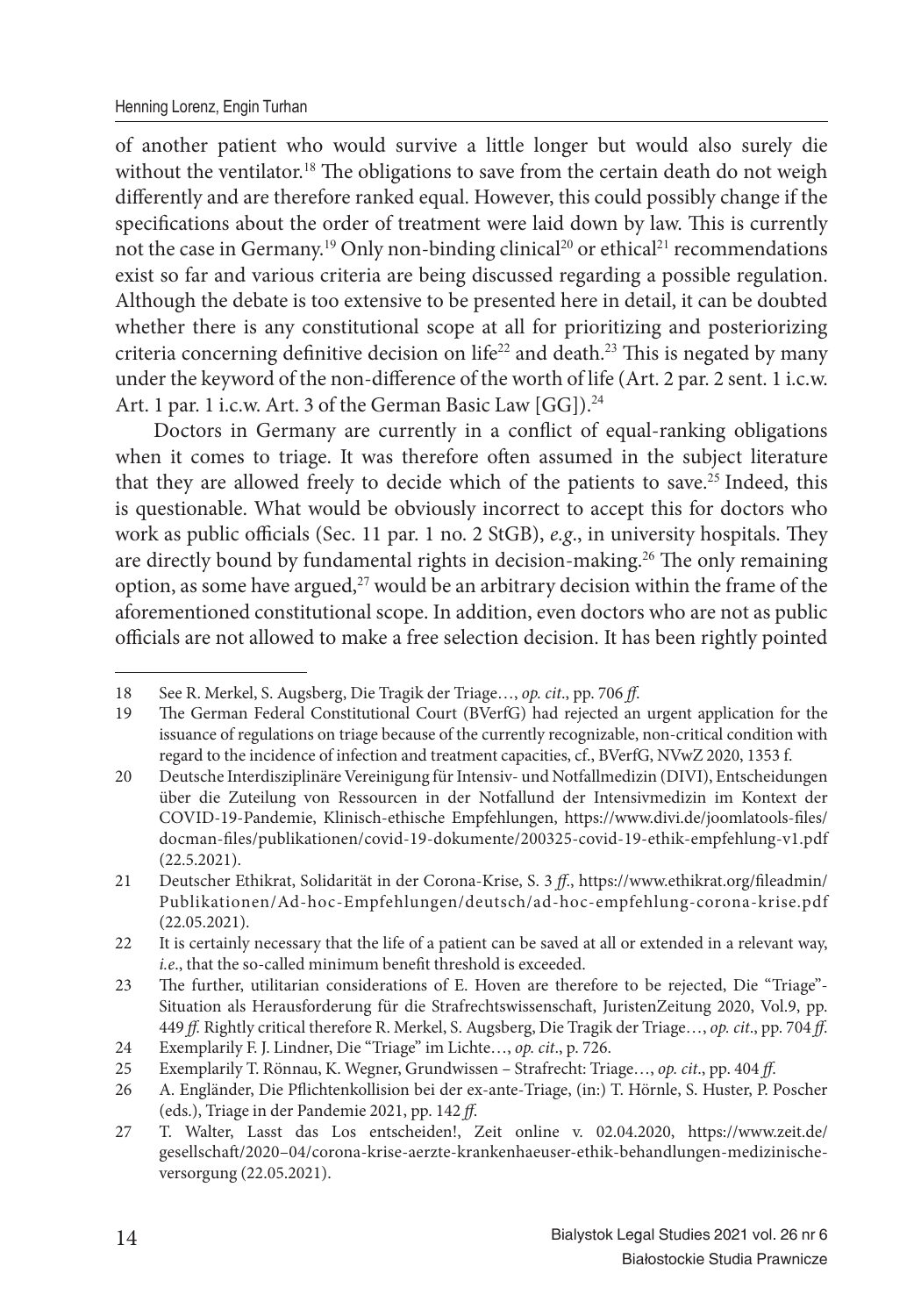out in the literature that the third-party effect of fundamental rights must also be respected regarding the publicly financed health care system.<sup>28</sup>

Hence, the only remaining question is what consequences in criminal law will result from a decision made in violation of the constitutional requirements. Example: A doctor assigns a life-saving ventilator to a patient because he is a man. The female patient who was disregarded in the decision dies. In this constellation, it might be tempting to reject the doctor's justification because of his decision on the conflict of obligations which is incompatible with the constitution (Art. 3 par. 3 var. 1 GG: "No person shall be favoured or disfavoured because of sex [...].").<sup>29</sup> However, the fact would be overlooked in this way that in the terms of the personal injustice doctrine<sup>30</sup>, both the disvalue of  $act<sup>31</sup>$  (due to knowledge of the justifying situation) and the disvalue of result<sup>32</sup> (due to the only possible way to rescue at least one person) are compensated.<sup>33</sup> Only the disvalue of the motive of the doctor's conduct remains, which is not able to sustain the conviction for murder by omission.<sup>34</sup> In order to figure this in criminal law, legislation about special or general prohibition of discrimination would be required.<sup>35</sup>

In *ex-post* triage, all available life-saving treatment resources are already in use and one or more patients arrive who are also in need of them. A decision must then be made as to whether the *status quo* should be maintained with regard to allocation or whether a reallocation of treatment resources should take place. The evaluation of this constellation is strongly dependent on the external circumstances. As far as scarce personnel resources are involved, there will often be no difference between this and *ex-ante*-triage. If a doctor decides not to continue the monitoring and treatment of a patient by further actions in order to do so with a newly arriving patient who, from his or her point of view, is preferable to be treated, the only accusation which can be made is an omission, and the conflict of obligations takes effect as a matter of justification. During the pandemic, however, the discussion focused almost exclusively on the constellation of lack of material resources, especially ventilators.<sup>36</sup> Aborting an already initiated treatment in order to assign the ventilator to another person is phenomenologically a positive act ("aktives Tun"). If a patient dies as a result of this reallocation, murder (Totschlag) according to Sec. 212 par. 1 StGB could be

<sup>28</sup> F.J. Lindner, Die "Triage" im Lichte…, *op. cit*., pp. 724 *ff*.

<sup>29</sup> In this sense likely F.J. Lindner, Die "Triage" im Lichte…, *op. cit*., p. 728.

<sup>30</sup> Ger.: Persönliche Unrechtslehre.

<sup>31</sup> Ger.: Handlungsunwert.

<sup>32</sup> Ger.: Erfolgsunwert.

<sup>33</sup> A. Engländer, Die Pflichtenkollision bei..., op. cit., pp. 138, 148).

<sup>34</sup> In the result likewise S. Ast, *Quieta non movere*? Ärztliche…, *op. cit*., p. 270.

<sup>35</sup> If applicable, the discriminating decision may also be seen as an insult according to the Sec. 185 StGB.

<sup>36</sup> Exemplarily I. Rau, Chapter 23: Straf- und…, *op. cit*., paragraphs no. 42 *ff*.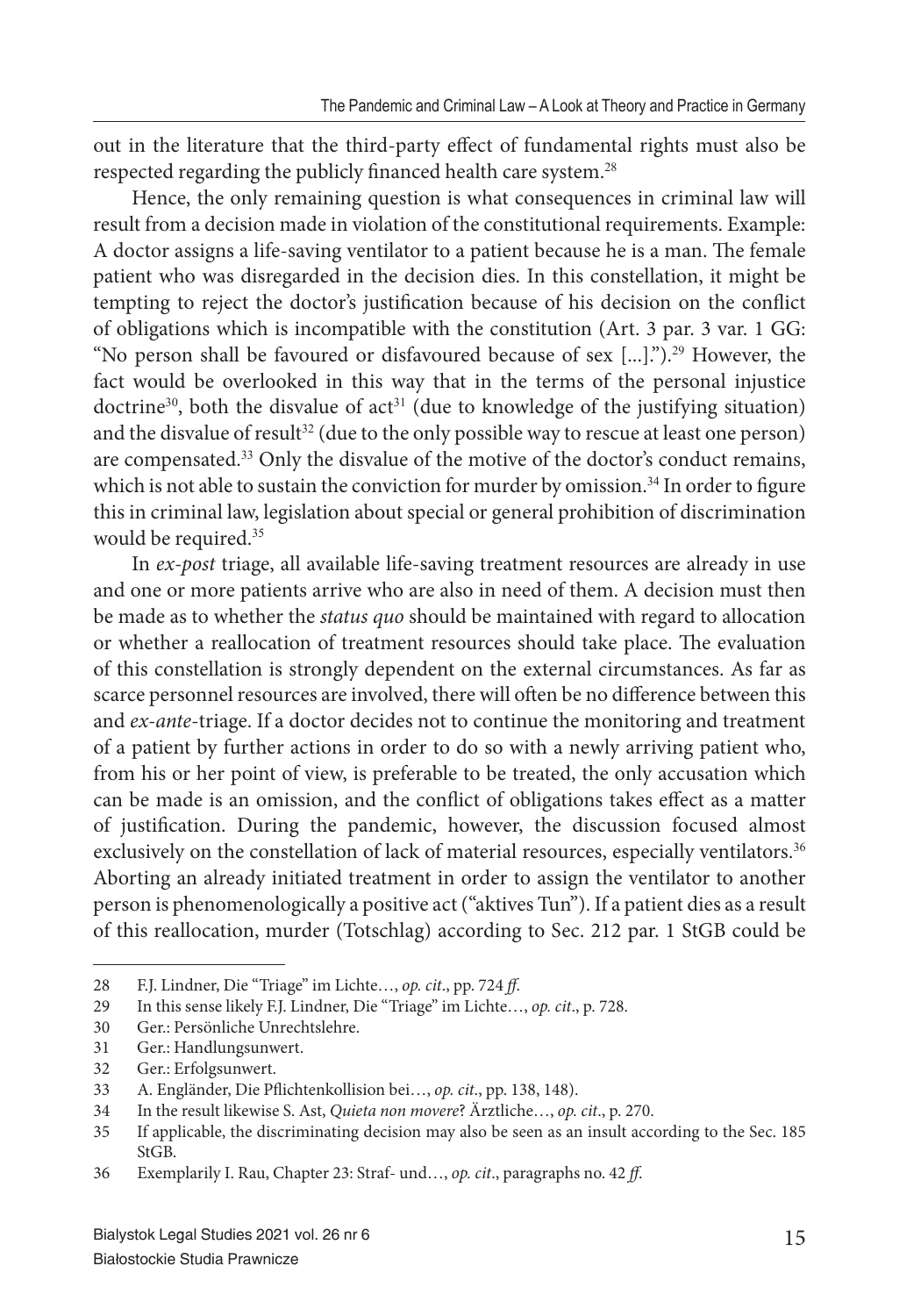therefore relevant. The justification due to the conflict of obligations would then not be applicable. According to the very prevailing opinion, it can only be applied to the conflict of obligations to act but not of obligations to omit. If an obligation to act and an obligation to omit collide, only the Sec. 34 StGB (necessity as justification) can be used.<sup>37</sup> After that, it would be necessary to reason that the life of the newly arrived patient "substantially outweighs" that of the currently ventilated patient "upon weighing the conflicting interests" (Sec. 34 par. 1 sentence 1 StGB). Such a weighing decision of life against life is actually prohibited, as already mentioned, in view of the non-difference of the worth of life.<sup>38</sup> Possible grounds of excuses under Sec. 35 StGB or supra-legal necessity are also excluded.<sup>39</sup>

This result – the criminal liability of the doctor – however, could be doubted. It is related to the classification of the accusation as commission. The comparison with *ex-ante*-triage makes this clear. If the phenomenologically active doing could be accepted as omission in the criminal law sense, impunity – as there – would be conceivable. In fact, this problem is already known from the field of passive assisted dying. For a long time, the subject literature and subsequently the case law have classified the phenomenologically active termination of life-sustaining measures by the treating doctor as "omission by commission".<sup>40</sup> Criminal liability for murder (Totschlag) by omission, is then, already excluded at the level (of fulfilling the statutory elements) of the offence<sup>41</sup> due to the limitation of the doctor's guarantor position or obligation based on the declared or presumed will. BGH departed from this line in its judgment in the Putz-case in  $2010<sup>42</sup>$  It has turned to a naturalistic view, according to which sensual perceptibility is decisive. Pressing a button to switch off a ventilator is therefore to be examined as a positive act from the perspective of commission. According to Federal Supreme Court (BGH), this conduct, which is defined with the evaluative generic term "treatment interruption", is henceforth to be regarded as justified under certain conditions.

It is not the place here to analyse this judicature in a detailed and critical way.<sup>43</sup> It seems convincing to make a normative determination of the form of conduct, contrary to that naturalistic approach. The decisive factor for the assessment of the

<sup>37</sup> C. Roxin, L. Greco, Strafrecht Allgemeiner Teil, *op. cit*., § 16 paragraph no. 117.

<sup>38</sup> H. Rosenau, Commentary to Sec. 34 StGB, (in:) H. Satzger, W. Schluckebier, G. Widmaier (eds.), Kommentar StGB, 5. Edition, 2021, paragraph no. 20.

<sup>39</sup> T. Rönnau, K. Wegner, Grundwissen - Strafrecht: Triage, "Juristische Schulung" 2020, vol. 5, pp. 405 f.

<sup>40</sup> C. Roxin, An der Grenze von Begehung und Unterlassung, (in:) Bockelmann (ed.), Festschrift für Engisch, 1969, pp. 395 *ff*. und BGHSt 40, 257 (265 f.).

<sup>41</sup> Ger.: Tatbestandsebene.

<sup>42</sup> BGHSt 55, 191 *ff*.

<sup>43</sup> For a comprehensive study see S. Ast, Begehung und Unterlassung – Abgrenzung und Erfolgszurechnung. Begehung und Unterlassung – Abgrenzung und Erfolgszurechnung, "Zeitschrift für die gesamte Strafrechtswissenschaft" 2012, vol. 3, pp. 612 ff.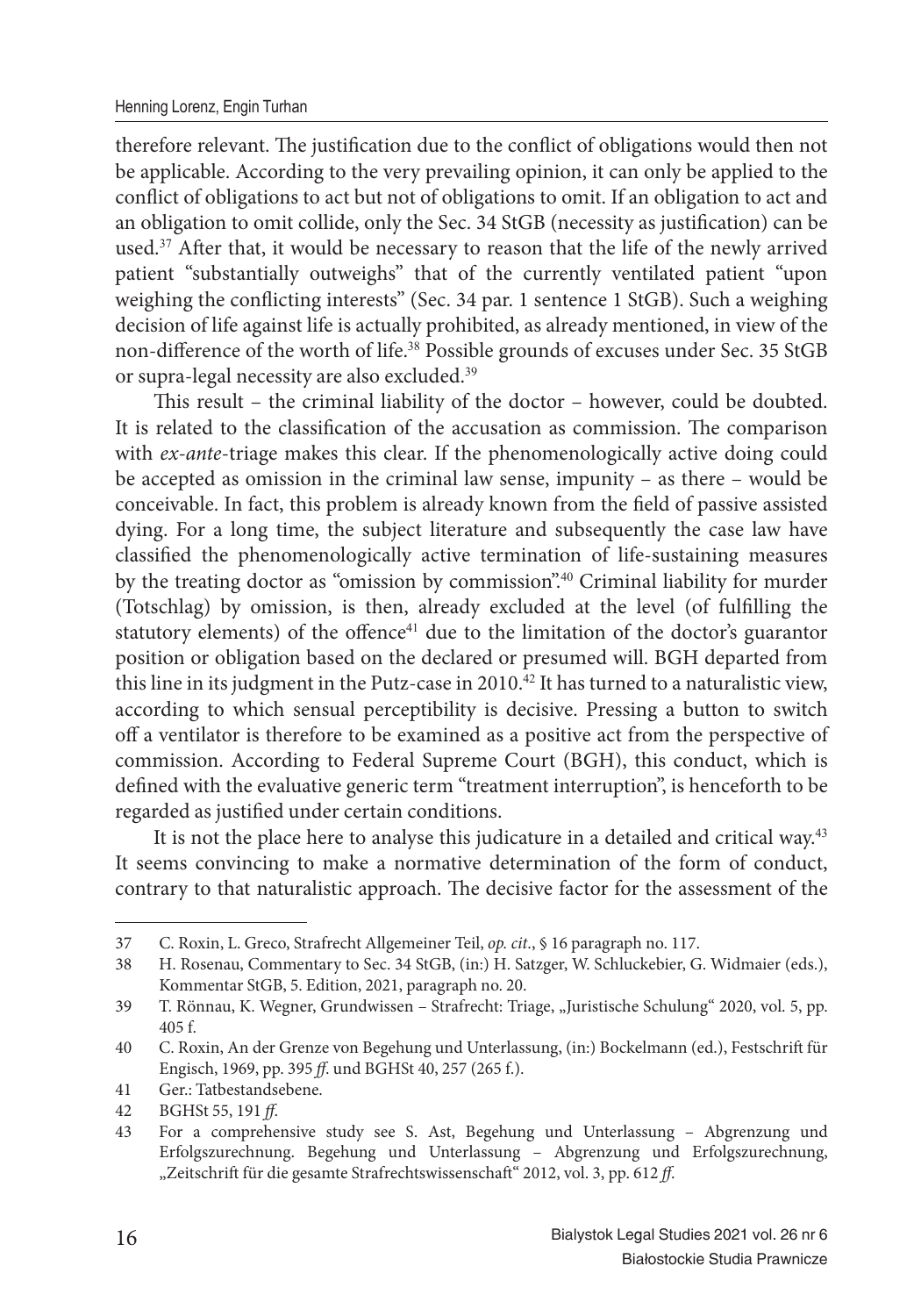conduct from the perspective of omission is that the treating doctor provides his patient with a service – in the form of ventilation – that can be attributed to him.<sup>44</sup> If he switches off the ventilator, he omits the further service. Applied to *ex-post*triage, this means that when a ventilator is reallocated, the omission of (further) ventilation must be justified towards the patient who has been disconnected from the ventilator. In doing so, the doctor is in a justifying conflict of obligations. According to the approach represented here, the colliding obligations to act are to be classified as equal-ranked. The fact that the treatment in favour of a patient had already been initiated (*status quo*) does not change this. The principle of "*quieta non movere*" ("Do not move settled things.") is by no means binding.<sup>45</sup>

# **1.3. Forms of Pandemic-Related Crime: Subsidy Fraud and Incorrect Health Certificates**

Other offences came into focus in practice during the pandemic. It would be beyond the scope of this article to list and describe all in detail.<sup>46</sup> Therefore, only two of the most relevant forms of pandemic-related criminality will be discussed here by way of example. These are subsidy fraud and the offences about incorrect health certificates.

Back in March of 2020, the first aid package for the self-employed persons, small enterprises, freelancers, and farmers who are in a difficult financial situation due to the SARS-CoV–2 pandemic was announced by the Federal Ministry of Economics, and the Federal Ministry of Finance, in agreement with all federal states.<sup>47</sup> This provided for a non-bureaucratic process via online application, where a liquidity shortage caused by the pandemic or the control measures (*e.g*., store closures) had to be proven by means of appropriate documentation. This system without a high level of control was abused in many cases in order to make an unfair profit. Suspicions of subsidy fraud came to the fore.<sup>48</sup>

<sup>44</sup> S. Ast, Begehung und Unterlassung – Abgrenzung…, *op. cit.,* pp. 623 *ff*.; S. Ast, *Quieta non movere*? Ärztliche…, *op. cit.*, pp. 271 *ff*.; same conclusion also R. Merkel, S. Augsberg, Die Tragik der Triage…, *op. cit*., p. 711.

<sup>45</sup> S. Ast, *Quieta non movere*? Ärztliche..., op. cit., p. 274; different view by D. Sternberg-Lieben (Corona-Pandemie, Triage und Grenzen rechtfertigender Pflichtenkollision, "Medizinrecht" 2020, vol. 8, pp. 635 f.) who classifies the conduct as a positive act. Under the premise of an omission also R. Merkel and S. Augsberg (Die Tragik der Triage…, *op. cit*., pp. 711 *ff*.) reach this conclusion.

<sup>46</sup> A good and comprehensive overview is provided by, R. Esser, M. Tsambikakis (eds.), Pandemiestrafrecht, *op. cit., passim.*

<sup>47</sup> The press statement of the Federal Ministry for Economic Affairs and Energy, https://www.bmwi. de/Redaktion/DE/Pressemitteilungen/2020/20200329-weg-fuer-gewaehrung-corona-bundessoforthilfen-ist-frei.html (1.06.2021).

<sup>48</sup> Th is problem was addressed in a minor interpellation by several MPs in the Bundestag. See BT-Drs. 19/27644 for the interpellation and BT-Drs. 19/28367 for the answer.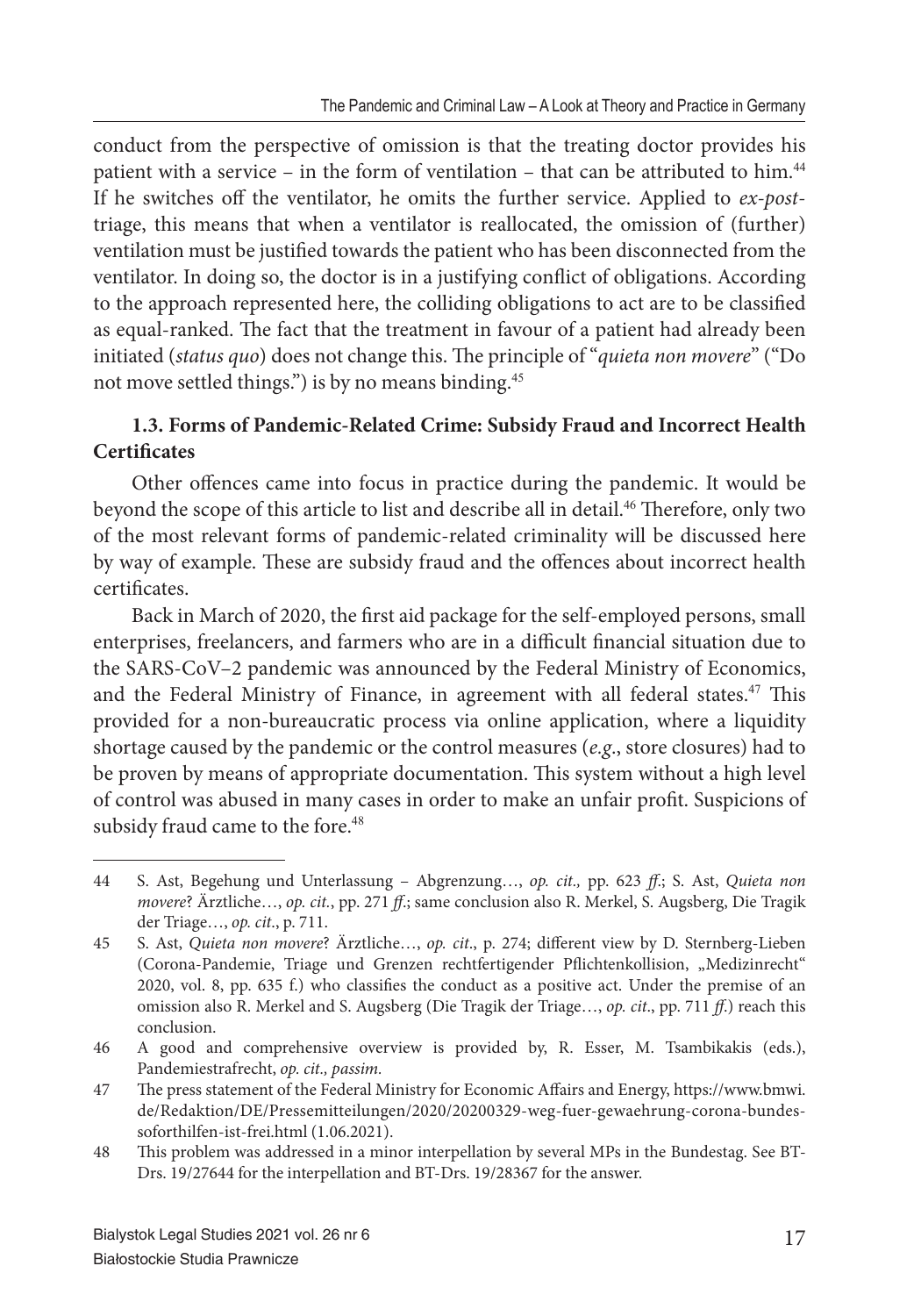The most common variant of subsidy fraud is regulated in Sec. 264 par. 1 No. 1 StGB.<sup>49</sup> The legal definition of the act is to furnish incorrect or incomplete particulars regarding facts which are relevant for the granting of a subsidy and advantageous to the perpetrator or another person. The other variants of the offence are – generally formulated – the use of an object or a cash benefit contrary to the restriction of use (No. 2), withholding of the facts relevant to the subsidy (No. 3) and the use of a certificate of entitlement to a subsidy or about facts relevant to a subsidy which was obtained by furnishing incorrect or incomplete particulars (No. 4).<sup>50</sup>

A central question is whether the aid can be classified as a "subsidy" and whether the particular that was not truthfully furnished can be classified as "relevant to the subsidy". The term subsidy is legally defined in Sec. 264 par. 8 StGB. The Corona-Emergency-Aid is undoubtedly subject to this definition because it constitutes a nonrepayable ("granted without market-related consideration") financial support from public funds.<sup>51</sup> This also accords with the recent decision of BGH.<sup>52</sup> Relevance to the subsidy is also defined by the legislation. According to Sec. 264 par. 9 StGB, these are the facts which are "designated as being relevant to a subsidy by law or by the subsidy giver on the basis of a law" (No. 1) or on which "the approval, granting, reclaiming, renewal, or continuation of a subsidy or of an advantage of subsidisation is dependent [...] for reasons of law or under the subsidy contract" (No. 2).

A relevance to the subsidy on the basis of Sec. 264 par. 9 No. 1 Var. 1 StGB is ruled out because no formal or material law has been passed yet<sup>53</sup> which explicitly designates certain facts concerning the Corona-Emergency-Aids as relevant to subsidy.<sup>54</sup> These must therefore be determined as relevant to the subsidy by the

<sup>49</sup> About the speciality of subsidy fraud in relation to fraud (§ 263 StGB) in the sense of the principle *lex specialis derogat legi generali* BGH decision of 23.04.2020 – 1 StR 559/19 (BeckRS 2020, 24146).

<sup>50</sup> Within the regulation are also included especially serious cases (par. 2), commission as a member of a gang (par. 3), punishability due to the attempt at par. 1 No. 2 (par. 4), punishability due to the reckless act in the context of par. 1 nos. 1 to 3 (par. 5), active remorse (par. 6), measures and other legal consequences (par. 7).

<sup>51</sup> LG Hamburg, NJW 2021, 707 (708); I. Rau, M. Sleiman, Subventionsbetrug im Zusammenhang mit Corona-Soforthilfen für Kleinstunternehmen und Soloselbstständige, Neue Zeitschrift für Wirtschafts-, Steuer- und Unternehmensstrafrecht 2020, vol. 10, p. 374; I. Rau, Chapter 23: Strafund…, *op. cit*., paragraph no. 68 (with further references).

<sup>52</sup> BGH decision of 4.5.2021 – 6 StR 137/21, paragraph no. 7 (BeckRS 2021, 10616).

<sup>53</sup> On this discussion and rejection of the law quality of the federal regulation, see LG Hamburg, NJW 2021, 707 (708). On the opinion that the federal regulation of Corona-aid constitutes formal and substantive law, see M. Schmuck, C. Hecken, C. Tümmler, Zur Rechtswidrigkeit innerhalb der Strafandrohungen in den Verwaltungsbestimmungen zur "Bundesregelung Kleinbeihilfen 2020" – Stichwort "subventionserhebliche Tatsache"?, "Neue Juristische Online-Zeitschrift" 2020, vol. 23, p. 675.

<sup>54</sup> The latest version of the regulation, https://www.ueberbrueckungshilfe-unternehmen.de/UBH/ Redaktion/DE/Downloads/kleinbeihilferegelung-2020.pdf ?\_\_blob=publicationFile&v=3 (30.6.2021).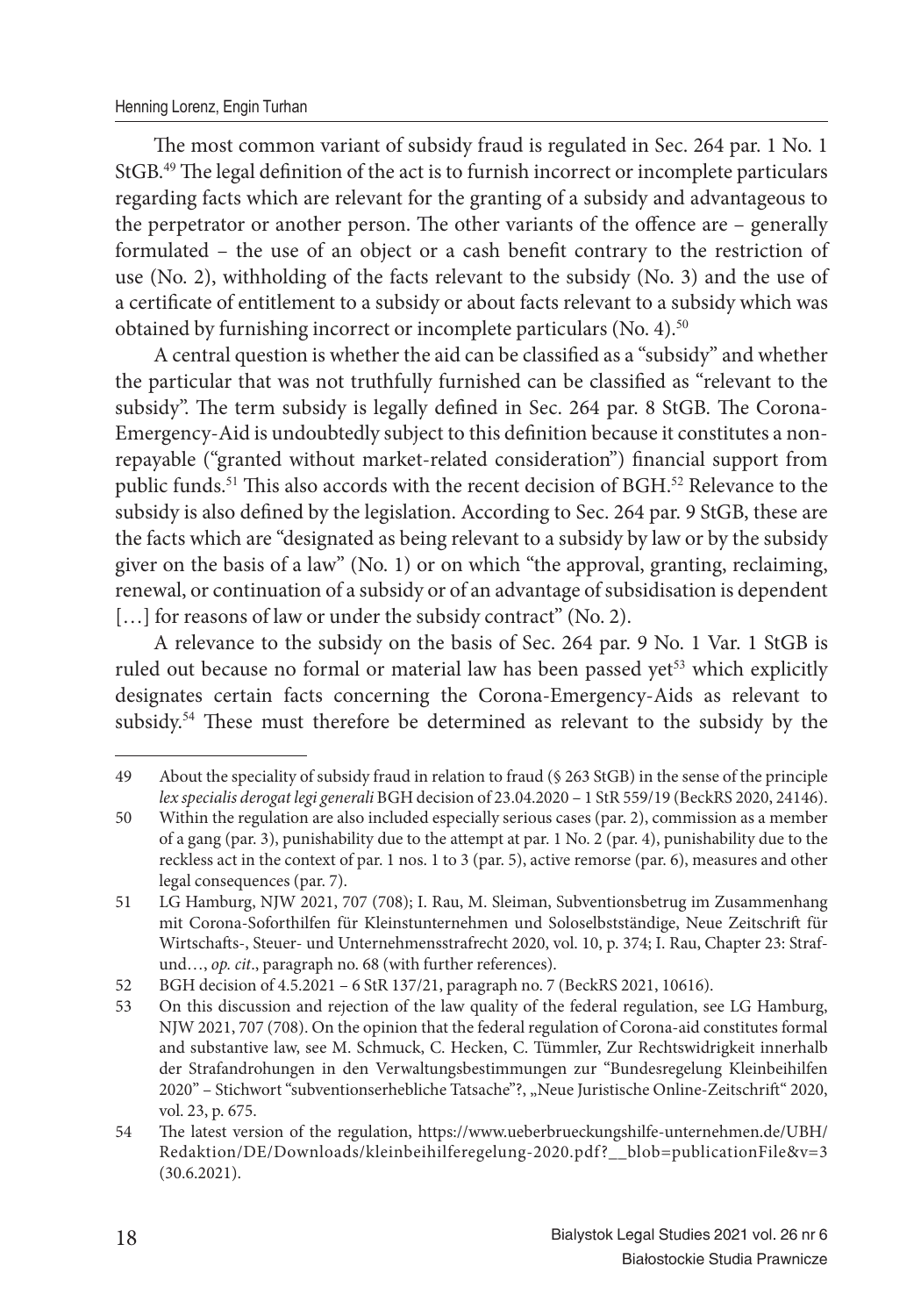subsidy giver on the basis of a law (Sec. 264 par. 9 no. 1 var. 2 StGB) – in this case Sec. 2 par. 1 Subsidy Act (SubvG) – or of the subsidy contract (Sec. 264 par. 9 no. 2 var. 2). Thus, the concrete context of the application forms of the federal states is decisive, whereas they are very diverse. In some states the single facts were explicitly designated as relevant for the subsidy, other states referred extensively to whole passages or declared all facts to be relevant to the subsidy.<sup>55</sup> BGH did not see this as a constellation of an improper blanket or formulaic reference and therefore assumed that the designation of the relevant facts by the subsidy giver was explicit enough.<sup>56</sup> Even if this is not embraced, in some extreme cases (like fictitious transactions) the same result could be derived from Sec. 264 par. 9 no. 1 var. 1 StGB i.c.w. § 4 SubvG.

Offences about incorrect health certificates have also come to the fore during the pandemic. Some people untruthfully claimed that wearing masks is completely ineffective for containment and may even be harmful to individuals, especially children. Even some doctors propagated this myth publicly, $57$  and in addition, issued medical attestations of convenience for exemption from the general mask obligation. They did this without examining whether the patient's personal state of health is endangered by mask-wearing which would be required for this under the containment regulations of the states.<sup>58</sup> Furthermore, there were cases of doctors offering already signed attestations online on which the user only had to input his name.<sup>59</sup> Some cases of this type have been uncovered and have come before the courts.<sup>60</sup> The issuance and the use of incorrect health certificates under Secs. 278, 279 StGB are thereby addressed.

The first question is whether the attestations for exemption from the obligation to wear a face mask are a health certificate in the sense of Secs. 277 to 279 StGB. In this context, a health certificate is understood to be a "certificate [...] about the current state of health of a person, about previous diseases and their traces, and consequences

<sup>55</sup> BGH decision of 4.5.2021 – 6 StR 137/21, paragraphs no. 9 *ff*. (BeckRS 2021, 10616).

<sup>56</sup> BGH decision of 4.5.2021 – 6 StR 137/21, paragraphs no. 9 *ff*. (BeckRS 2021, 10616). Partly different view on single points, NJW 2021, 707 (710); M. Schmuck, C. Hecken, C. Tümmler, Zur Rechtswidrigkeit innerhalb der…, *op. cit*., pp. 675 *ff*.; I. Rau, M. Sleiman, Subventionsbetrug im Zusammenhang mit…, *op. cit*., p. 375.

<sup>57</sup> One example is the association "Doctors for Enlightenment", https://www.aerztefueraufklaerung. de/masken/index.php (4.06.2021).

<sup>58</sup> *Eg.,* Sec. 1 par. no. 2 of the 12th BayIfSMV (Bavarian Regulation on Infection Protection Measures) and Sec. 1 par. 2 no. 3 of the 13th SARS-CoV–2-EindV of Saxony-Anhalt (SARS-CoV–2 Containment Regulation).

<sup>59</sup> LG Frankfurt a. M. decision of 6.4.2021 – 5/26 Qs 2/21 (BeckRS 2021, 9575).

<sup>60</sup> *Cf*. the report published by Report Mainz at 8.7.2020, https://www.swr.de/report/atteste-gegenmaskenpflicht-warum-aerzte-die-corona-gefahr-herunterspielen/-/id=233454/did=25301340/ nid=233454/1t1kplc/index.html (8.06.2021). On the lack of credibility of a reason for not wearing a mask and on the necessity of concrete and comprehensible particulars, see VG Würzburg decision of 16.9.2020 - W 8 E 20.1301, ZD 2021, 287 paragraph no. 17.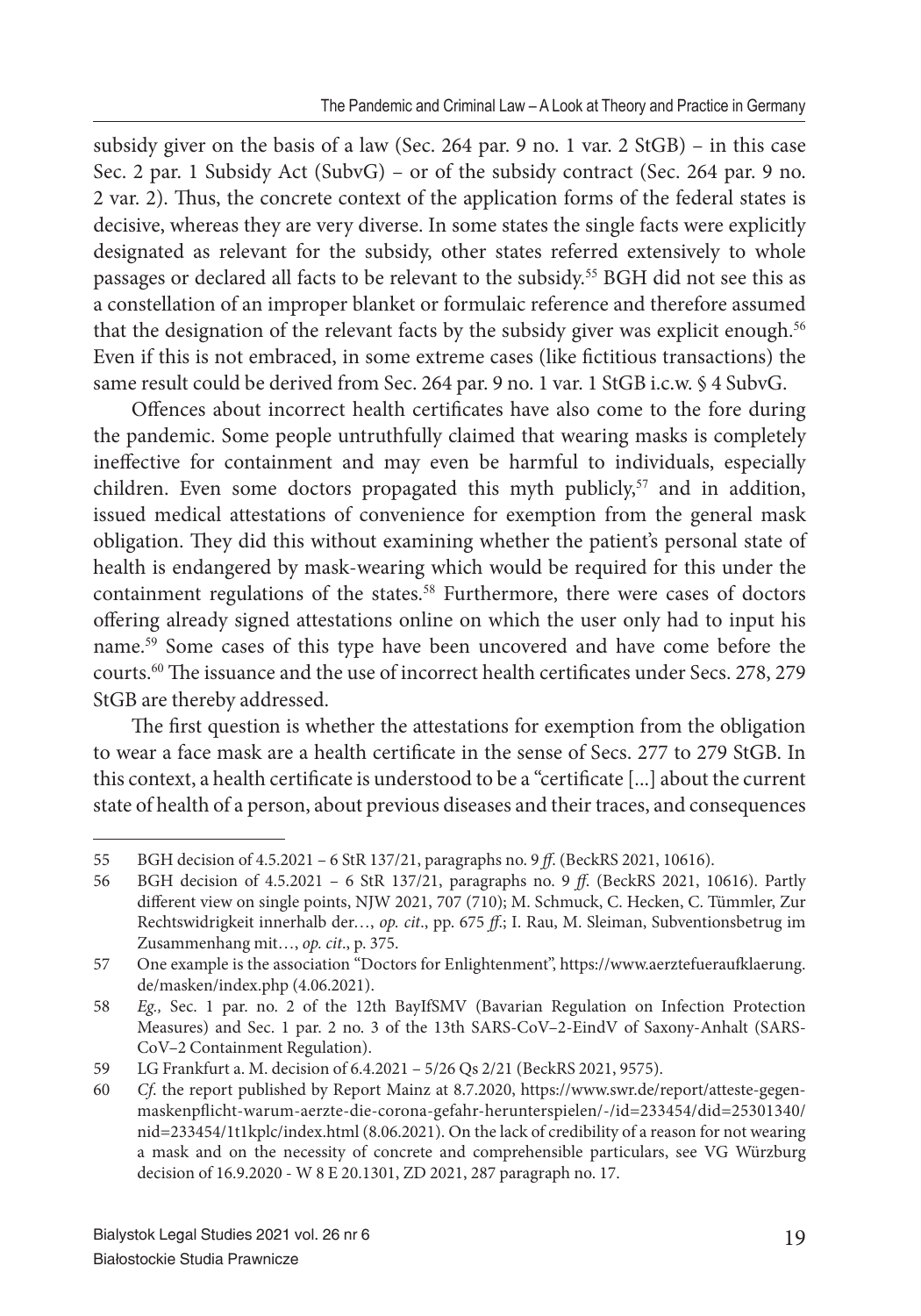#### Henning Lorenz, Engin Turhan

or about health expectancy, whereby information of a factual nature, for example about treatments carried out or their results [...]."<sup>61</sup> According to this definition, at least the attestations issued in relation to a specific person and his health fall under the concept of a health certificate. An example would be an attestation incorrectly stating an asthma condition that makes wearing a mask endangering to health. Moreover it must be also asked whether blanket attestations that generally attribute a health endangering effect to masks for everyone constitute a health certificate. In this case, the attestation is not individually tailored to the user, which is why the judgments have been partly in favour<sup>62</sup> and partly against<sup>63</sup> the assumption of a health certificate. Nevertheless, a proper justification is hardly to be found in the rulings. The last issue addressed by courts is whether the document in the present case can be recognized as an "obvious fantasy document" or whether it can be mistaken by laypeople for a valid document on superficial examination. Behind this consideration lies the idea that the document quality – also a health certificate is a document – is excluded if it is by no means suitable for influencing the formation of convictions.<sup>64</sup> From this point of view, the District Court of (AG) Kempten assumed in one case that it was "immediately apparent to everyone that it was a fake and not a health certificate" based on "the appearance and especially due to the superimposing of an illegible 'approbation certificate".<sup>65</sup> However, the Regional Court of (LG) Frankfurt has decided otherwise in a very similar case.<sup>66</sup> As the court correctly pointed out; if police officers previously sensitized to this problem recognize a forgery, this would not necessarily speak in favour of an "obvious fantasy document". The document in question was created by copying of the approbation document on the attestation, which is objectively unusual, but just not recognizable as unusual by everyone.

Furthermore, the incorrectness of the health certificate is required. This concerns undoubtedly the attestations of non-existent diseases that would exempt the patient

<sup>61</sup> LG Frankfurt, BeckRS 2021, 9575, paragraph no. 9 (with further references from the literature). Cf. B. Gercke, Das Ausstellen unrichtiger Gesundheitszeugnisse nach §278 StGB, "Medizinrecht" 2008, vol.10, p. 592 and F. Zieschang, Die telefonische Feststellung der Arbeitsunfähigkeit und § 278 StGB, "Zeitschrift für Medizinstrafrecht" 2020, vol. 4, pp. 202 f.

<sup>62</sup> According to LG Frankfurt also the certificates must be taken as health certificate, which are issued by a doctor blanketly without indicating the patient's name, signed, referring only to the inadvisability of carrying a mask for the "above-mentioned" person, and offered on a website. Decision of 6.4.2021 – 5/26 Qs 2/21, paragraph no. 10 (BeckRS 2021, 9575).

<sup>63</sup> AG Kempten, decision of 7.10.2020–13 Cs 210 Js 12406/20, paragraphs no. 4 f. (BeckRS 2020, 31415).

<sup>64</sup> T. Fischer, Kommentar StGB, *op. cit*., § 267 paragraph no. 14.

<sup>65</sup> AG Kempten, decision of 7.10.2020–13 Cs 210 Js 12406/20, paragraph no. 5 (BeckRS 2020, 31415).

<sup>66</sup> LG Frankfurt, decision of 6.4.2021 – 5/26 Qs 2/21, paragraph no. 11 (BeckRS 2021, 9575).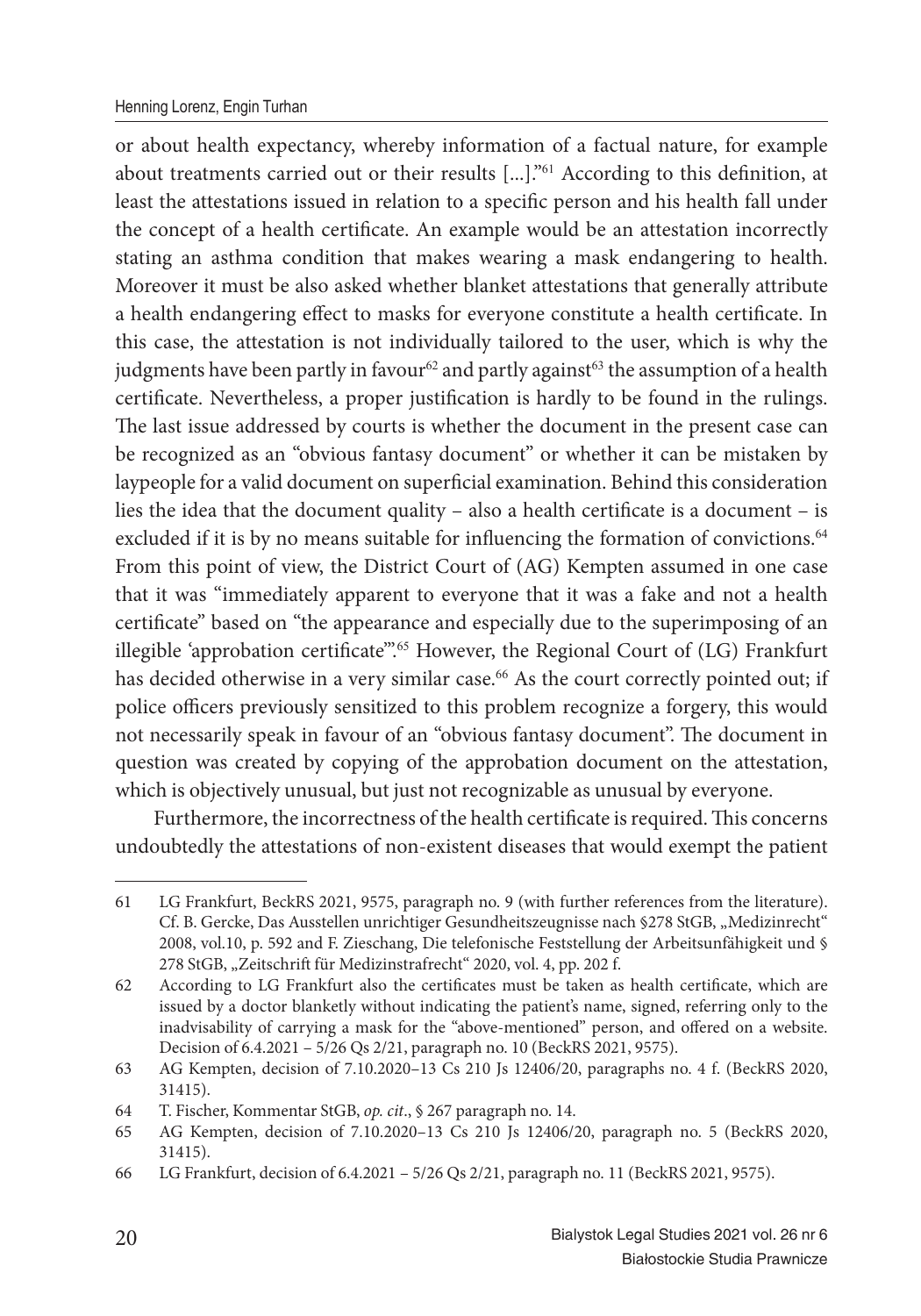from the obligation to wear a mask.<sup>67</sup> But the incorrectness is also to be assumed in the case of blanket attestations of convenience issued without examination of the state of health. In this regard, the doctor accepts a general danger of wearing a mask for the health of the specific patient. In short: A doctor makes himself liable to prosecution according to Sec. 278 StGB if he issues an attestation of convenience without medical indication. Beyond that, the undifferentiated attestation about the danger of carrying a mask might already be considered as incorrect as a rule. Because after that, even wearing a mask for 30 seconds while buying a scoop of ice cream would be declared a health danger. It seems hard to conceive according to which disease picture this prognosis could correspond to a person moving all by himself. In spite of that the punishability of the person because of using this certificate is not equally obvious. According to § 279 StGB the person must have an intention to deceive. Someone who trusts the statement of a doctor and the attestation issued by him does not have this intention in principle as long as he has no knowledge of the incorrectness of the information about his state of health.<sup>68</sup>

# 2. The Administrative Offences Law of the Infection Protection Act **(IfSG)**

Lastly, the law on administrative offences in the IfSG will be presented which has gained considerable importance in the recent past.

### **2.1. General Remarks**

With the outbreak of the pandemic, the IfSG emerged from its shadowy existence and became the central set of regulations governing the crisis. It has been reformed several times and serves as the legal basis for the measures taken by the states, municipalities, and authorities to fight the further spread of SARS-CoV-2. Sec. 73 ff. IfSG contain penal and administrative offences for effective enforcement of these measures. The former measures, regulated in Secs. 74, 75, 75a<sup>69</sup> IfSG, are of little significance in the pandemic.<sup>70</sup> On the other hand, the administrative offence in Sec. 73 (1a) IfSG is highly relevant in practice. Already by the early fall of 2020, the press

<sup>67</sup> V. Erb, Commentary to Sec. 278 StGB, (in:) W. Joecks, K. Miebach (eds.), Münchener Kommentar zum StGB, Vol.5, 3. Edition, § 278 paragraph no. 4.

<sup>68</sup> *Loc. cit*.

<sup>69</sup> Th is was added, along with Sec. 74 par. 2 IfSG, on 1.6.2021 (BGBl. I, 1174 *ff*.) and is intended, among other things, to fight forgery in vaccination documentation. *Cf.* in detail H. Lorenz, "Fälschungen sind kein Kavaliersdelikt" – Kritische Überlegungen zu einer nebenstrafrechtlichen Reform anlässlich der Fälschung und des unrichtigen Ausstellens von Impfausweisen, Zeitschrift für Medizinstrafrecht 2021, vol. 4, p. 210 ff.

<sup>70</sup> More about the reasons, H. Lorenz, M.T. Oğlakcıoğlu, Commentary to Sec. 73 *ff*..., *op. cit*., Vor §§ 73 paragraph no. 2, § 74 paragraph no. 5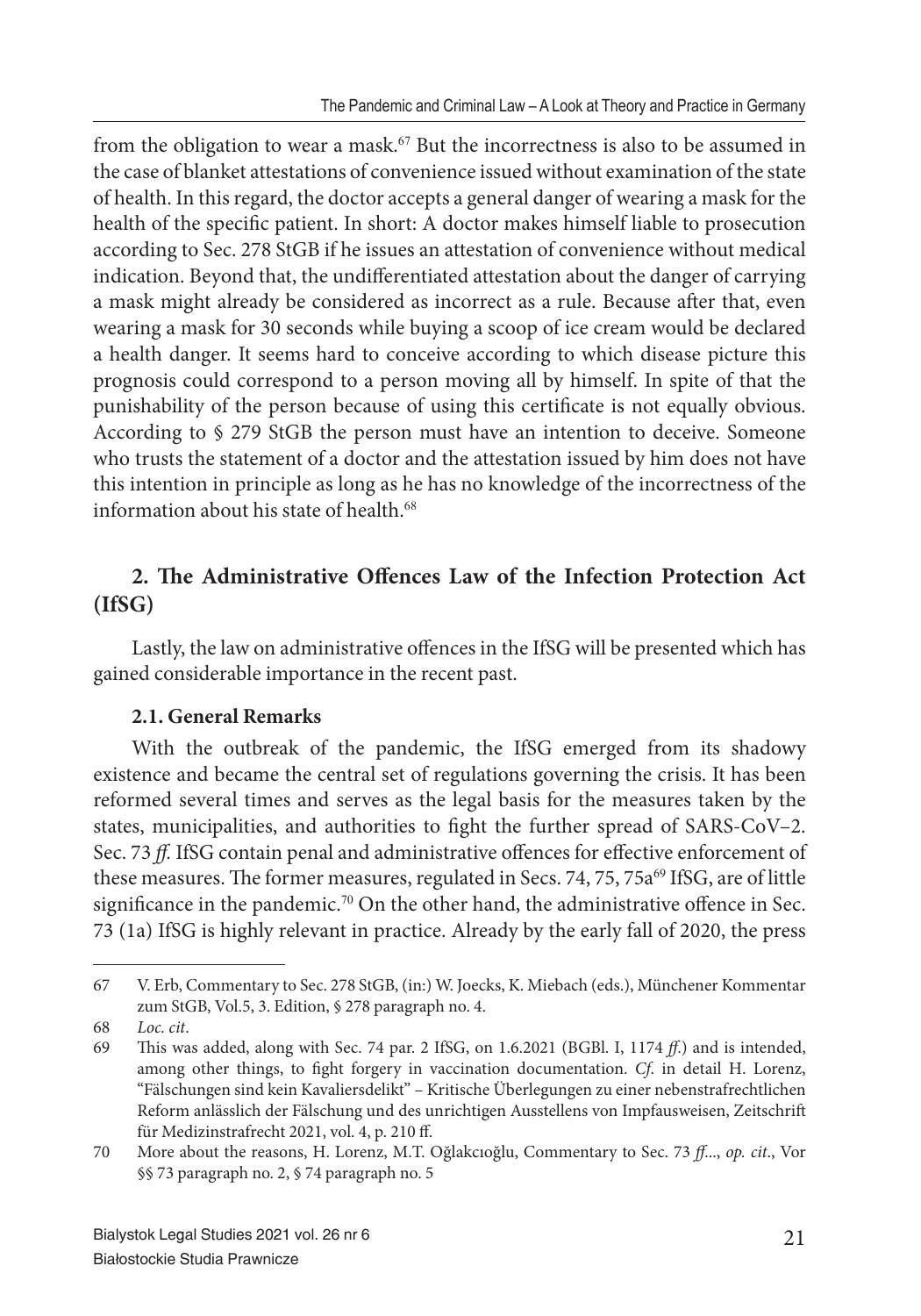reported that in the seven largest German cities (approx. 10.1 million inhabitants) alone, more than 35,000 administrative fine proceedings had been initiated for violations of the containment measures since the beginning of the pandemic. In addition, numerous court decisions in such proceedings have now been issued and published.<sup>71</sup> Two crucial aspects emerge repeatedly. They alone will be briefly discussed below in view of the scope of this article.<sup>72</sup>

#### 2.2. Blanket Offences and Art. 103 par. 2 GG

From the perspective of constitutional law, the regulation technique of the IfSG, which enables the executive authorities to actualise the penal provisions and administrative offences of the IfSG using statutory instruments and enforceable legal orders, is particularly interesting. The extension and new formulation of the statutory elements of the offence may conflict with the principle of legal certainty (Art. 103 par. 2 German Basic Law [GG]), and of the division of power and the binding rules of law upon government powers (Art. 20 par. 3, Art. 80 par. 1 sent. 2 GG). Basically, the legislator can delegate the actualisation of a conduct norm to the executive bodies by creating a basis for authorization.<sup>73</sup> The constitutionality of this regulation technique was confirmed by the German Federal Constitutional Court (BVerfG) in a highly regarded decision on the Beef Labelling Act.<sup>74</sup> At the same time, the court outlined the requirements for such a delegation. Accordingly, it is unconstitutional if an authority, as the institution authorized issuing the legal act, is completely free to determine which violations are to be considered sanctionable. Penal or administrative offences will therefore have to be regarded as incompatible with Art. 103 par. 2 and Art. 20 par. 3 GG, and thus unconstitutional, if they are based – regarding the act – on legislation that does not specify the violation of the conduct norm precisely, or if the type and scope of the measure are not founded on clearly defined ground of authorization.<sup>75</sup> For this reason, those provisions of the IfSG that refer to general clauses of danger prevention such as Secs. 16, 28 par. 1 sent. 1 IfSG (cf. Sec. 74 in conjunction with Sec. 73 par. 1a no. 6, 24 IfSG) are constitutionally questionable.<sup>76</sup> The courts in Germany have also recognized this, but have decided the matter differently. They have voted

<sup>71</sup> *Cf.* a – not complete – list of the decisions in the fine proceedings on Art. 103 par. 2 GG, H. Lorenz, M. T. Oğlakcıoğlu, Commentary to Sec. 73 *ff*…., *op. cit*., Vor §§ 73 *ff*. paragraph no. 17.

<sup>72</sup> On the other ubiquitous issues of administrative accessoriness, H. Lorenz, M.T. Oğlakcıoğlu, Commentary to Sec. 73 *ff*…., *op. cit*., Vor §§ 73 *ff*. paragraphs no. 4 *ff .*

<sup>73</sup> H. Kudlich, M.T. Oğlakcıoğlu Wirtschaft sstrafrecht, 3. Edition, 2020, paragraphs no. 49 *ff*.

<sup>74</sup> BVerfGE 143, 38 = NJW 2016, 648.

<sup>75</sup> M. Heuser, Das Strafrecht der Ausgangs- und Kontaktsperre in Zeiten der Pandemie, "Strafverteidiger" 2020, vol. 6, pp. 427 *ff*.

<sup>76</sup> H. Lorenz, M. T. Oğlakcıoğlu, Keine Panik im Nebenstrafrecht - Zur Strafbarkeit wegen Verstößen gegen Sicherheitsmaßnahmen nach dem IfSG, "Kriminalpolitische Zeitschrift" 2020, vol. 2, p. 108.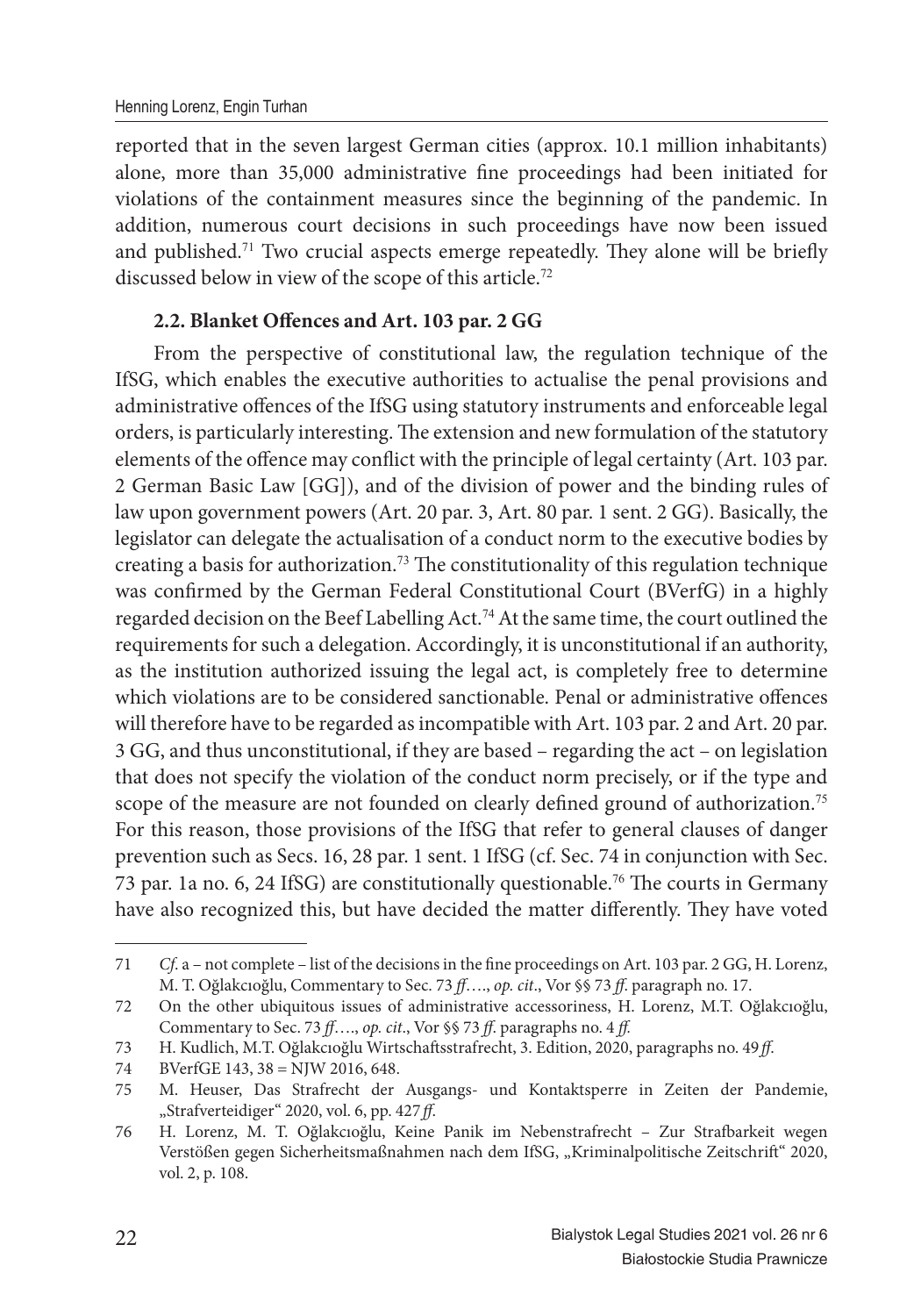partly in favour and partly against a violation of Art. 103 par. 2 GG.<sup>77</sup> In the course of the pandemic, however, the aforementioned general clauses were concretized by Sec. 28a IfSG to the extent that it now lists certain standard measures to combat the pandemic (e.g., mandatory masking, closure of retail stores, *etc.*). Thus, the legislator has probably now created sufficient constitutional basis for the delegation of norm realisation.

## **2.3. Uncertain Legal Terms and Art. 103 par. 2 GG**

A second aspect concerns the use of vague legal terms in the legal ordinances and general orders to contain the pandemic. In this context, too, there may be a violation of the principle of certainty under Art. 103 par. 2 GG. On the one hand, this may be the case for the regulations with a general ban and standardized exceptions to it. In Saxony in the spring of 2020, for example, it was permitted to leave the home for "sports and exercise primarily in the environment of the residential area" despite the curfew. It is not very convincing when the Higher Administrative Court (OVG) of Bautzen stated that this area could be "assumed to be about 10 to 15 kilometres away from the residence, despite all the vagueness".<sup>78</sup> There is already the question, which value is supposed to be the decisive one. Is it already an (administrative) offence to walk 10 kilometres away from one's home or are 15 kilometres required? If the court is already unable to specify a standard and leaves some margin ("approximately"), how is the citizen, as the addressee of the norm, supposed to know what is prohibited to him? In addition, the rationale for these exact numerical values is missing. For example, a body of water must first be reached for practicing a water sport. In this case, seeking out the nearest opportunity for doing that type of sport itself can exceed 15 kilometres. Even the wording of the regulation shows that the exemption is only aimed at the greatest minimization of distance under the premise of the feasibility of the sport. The sport must be practiced only "primarily" without leaving the environment. According to the wording, longer distances remain possible.

On the other hand, the requirement or prohibition of infection control law, which is sanctioned by a fine, may already contain uncertain legal terms. An example of this was provided by the Containment Ordinance of Lower Saxony from spring 2020, according to which "physical contacts [...] were to be reduced to an absolute minimum". The Higher Regional Court (OLG) of Oldenburg rightly stated that this regulation violated the principle of certainty from Art. 103 par. 2 GG.<sup>79</sup> Accordingly, it is completely unclear what specific number of persons was still permissible. This

<sup>77</sup> For an overview of the various decisions H. Lorenz, M. T. Oğlakcıoğlu, Commentary to Sec. 73 *ff*…., *op. cit*., Vor §§ 73 *ff*. paragraph no. 17.

<sup>78</sup> COVuR 2020, 41 (43).

<sup>79</sup> H. Lorenz, Annotation to OLG Oldenburg decision of 11.12.2020–2 Ss (OWi) 286/20, "COVID-19 und alle Rechtsfragen zur Corona-Krise" 2021, vol.2, pp. 119 *ff*.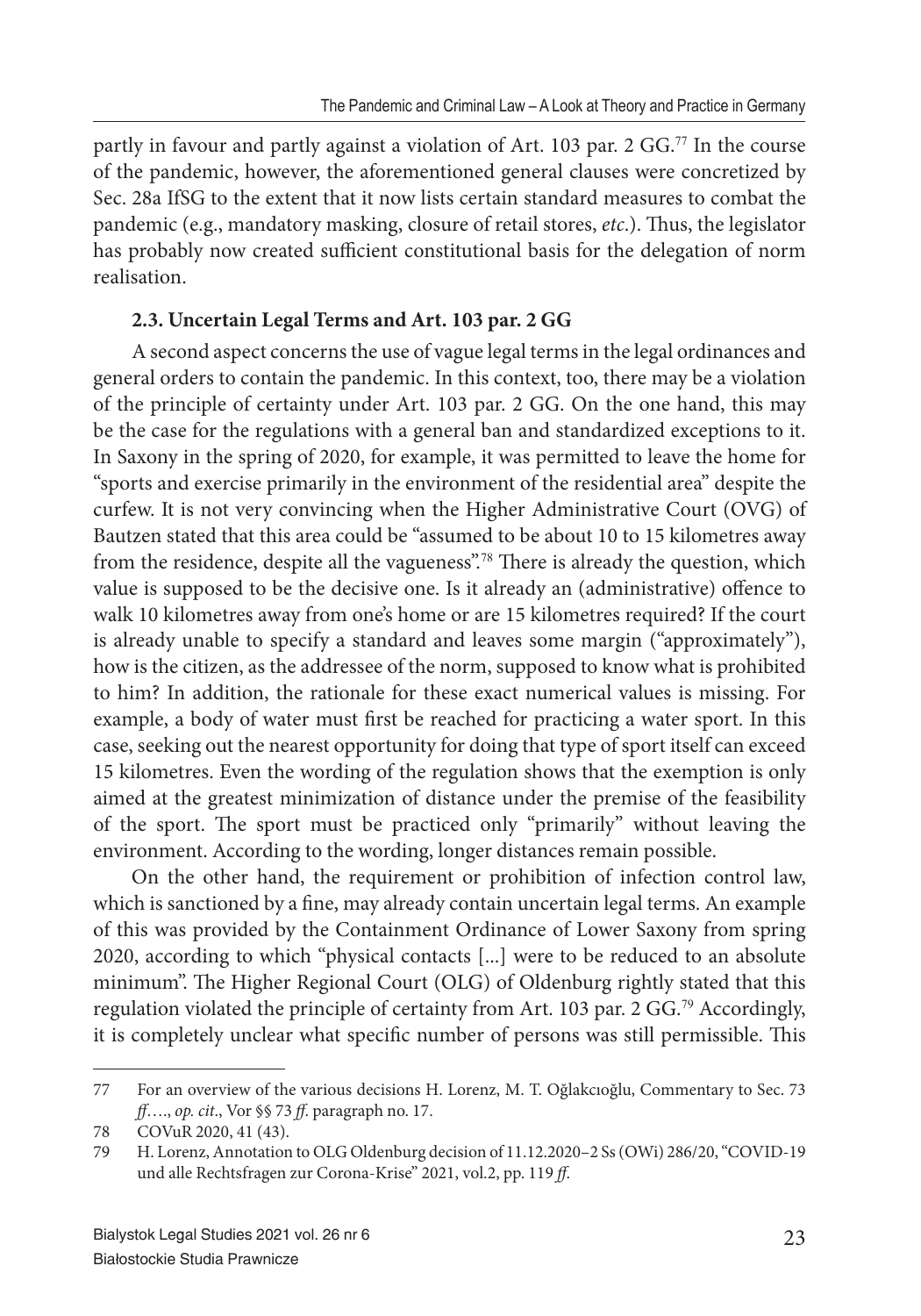follows from the fact alone that no purpose at all is apparent on the basis of which the "absolute necessity" of a contact can be objectively determined. If the focus is also on maintaining a social life, it should be pointed out that people are very different, and the minimum level of contact can vary significantly. Finally, such a ban on contact requires clear numerical guidelines, as was the case in other German states and later in Lower Saxony.

# **Conclusion**

It has been shown that the pandemic has raised numerous questions in German criminal law. These reach from the core of criminal law and questions of bodily injury and murder offences as well as the grounds for justification to the administrative accessory in the supplementary criminal law of the IfSG. Notwithstanding the current significant slowdown of the situation, it is to be expected that some amount of criminal law literature and judicature will be published in the coming months. This is to be welcomed, because in view of the constantly evolving virus mutants, it is by no means foreseeable when the SARS-CoV–2 pandemic will be over. In addition, a new pathogen could also bring the topic back into focus in a few years. It remains to be hoped that some answers to the questions raised will have been found by then.

#### **REFERENCES**

- Ast S., *Quieta non movere*? Ärztliche Auswahlkriterien sowie der Behandlungsabbruch im Fall einer Pflichtenkollision aus strafrechtlicher Sicht, "Zeitschrift für Internationale Strafrechtsdogmatik" 2020, vol. 6.
- Ast S., Begehung und Unterlassung Abgrenzung und Erfolgszurechnung. Begehung und Unterlassung – Abgrenzung und Erfolgszurechnung, "Zeitschrift für die gesamte Strafrechtswissenschaft " 2012, vol. 3.
- Cerny L., Makepeace J., Coronavirus, Strafrecht und objektive Zurechnung, "Kriminalpolitische Zeitschrift" 2020, vol. 3.
- Deutscher A., Die "Corona-Krise" und das materielle Strafrecht, "Straf Rechts Report" 2020, vol.4.
- Engländer A., Die Pflichtenkollision bei der ex-ante-Triage, (in:) T. Hörnle, S. Huster, P. Poscher (eds.), Triage in der Pandemie, Mohr Siebeck 2021.
- Engländer A., Zimmermann T., "Rettungstötungen" in der Corona-Krise? Die Covid-19-Pandemie und die Zuteilung von Ressourcen in der Notfall- und Intensivmedizin, "Neue Juristische Wochenschrift" 2020, vol. 20.
- Erb V., Commentary to Sec. 278 StGB, Joecks W., Miebach K. (eds.), Münchener Kommentar zum StGB, vol.5, 3. Edition, München 2019.
- Eschelbach R., Commentary to Sec. 223 *ff*. StGB, v. Heintschel-Heinegg B. (ed.), Beck´scher Online-Kommentar StGB, 50. Edition, München 2020.
- Fahl C., Das Strafrecht in den Zeiten von Corona, "Juristische Ausbildung" 2020, vol.10.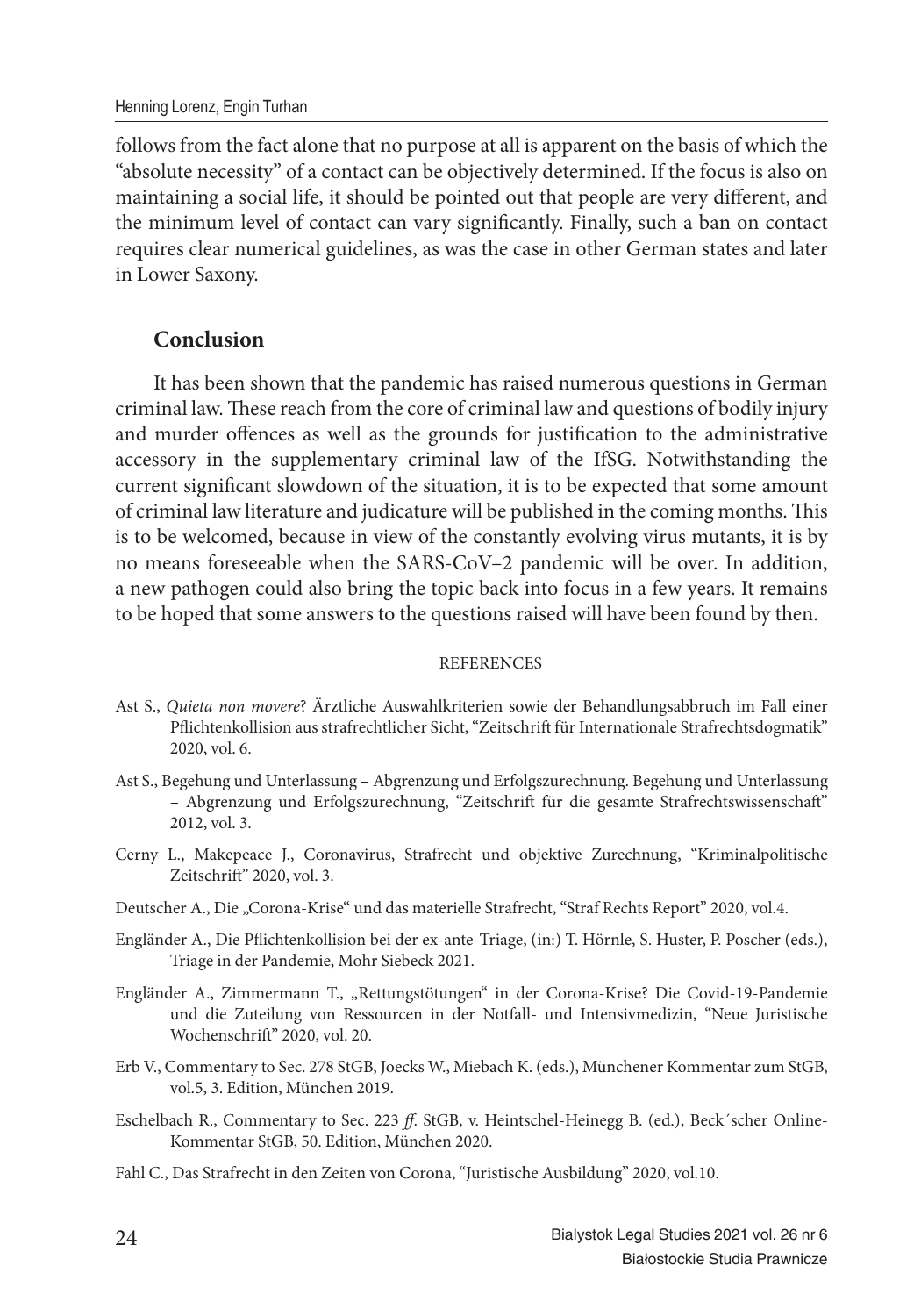Fischer T., Kommentar StGB, 68. Edition, München 2021.

- Frisch W., Die strafrechtliche AIDS-Diskussion: Bilanz und neue empirische Entwicklungen, (in:) J. Joerden (ed.), Festschrift für Szwarc, Duncker und Humblot, Berlin 2009.
- Gaede K., Chapter 1, Teil 16., (in:) K. Ulsenheimer, K. Gaede (eds.), Arztstrafrecht in der Praxis, 6. Edition, Heidelberg 2021.
- Gercke B., Das Ausstellen unrichtiger Gesundheitszeugnisse nach §278 StGB, "Medizinrecht" 2008, vol.10.
- Gerson O., Chapter 3: Pflichtenkollision beim Lebensschutz (Triage), (in:) R. Esser, M. Tsambikakis (eds.), München 2020.
- Heuser M., Das Strafrecht der Ausgangs- und Kontaktsperre in Zeiten der Pandemie, "Strafverteidiger" 2020, vol.6.
- Hotz D., Die Strafbarkeit des Verbreitens von Krankheitserregern am Beispiel der Corona-Krise, "Neue Zeitschrift für Strafrecht" 2020, vol.6.
- Hoven E., Hahn J., Strafrechtliche Fragen im Zusammenhang mit der Covid-19-Pandemie, "Juristische Arbeitsblätter" 2020, vol. 7.
- Hoven E., Die "Triage"-Situation als Herausforderung für die Strafrechtswissenschaft , "JuristenZeitung" 2020, vol. 9.
- Kudlich H., Oğlakcıoğlu M.T., Wirtschaftsstrafrecht, 3. Edition, München 2020.
- Lindner F.J., Die "Triage" im Lichte der Drittwirkung der Grundrechte, "Medizinrecht" 2020, vol. 9.
- Lorenz H., Annotation to AG Braunschweig decision of 29.10.2020–122 C 1262/20, Juristische Rundschau 2021, vol. 12.
- Lorenz H., Annotation to OLG Oldenburg decision of 11.12.2020–2 Ss (OWi) 286/20, "COVID-19 und alle Rechtsfragen zur Corona-Krise" 2021, vol. 2.
- Lorenz H., "Fälschungen sind kein Kavaliersdelikt" Kritische Überlegungen zu einer nebenstrafrechtlichen Reform anlässlich der Fälschung und des unrichtigen Ausstellens von Impfausweisen, Zeitschrift für Medizinstrafrecht 2021, vol 4.
- Lorenz H., Corona und Strafrecht, "Neue Juristische Wochenschrift" 2020, vol.12.
- Lorenz H., Oğlakcıoğlu M.T., Commentary to Sec. 73 *ff*. IfSG, (in:) Kießling (ed.), Kommentar IfSG, 2. Edition, München 2021.
- Lorenz H., Oğlakcıoğlu M.T., Keine Panik im Nebenstrafrecht Zur Strafbarkeit wegen Verstößen gegen Sicherheitsmaßnahmen nach dem IfSG, "Kriminalpolitische Zeitschrift" 2020, vol. 2.
- Makepeace J., Coronavirus: Körperverletzung ohne Symptome?, "Zeitschrift für das Juristische Studium" 2020, vol. 3.
- Merkel R., Augsberg S., Die Tragik der Triage straf- und verfassungsrechtliche Grundlagen und Grenzen, "Juristenzeitung" 2020, vol.14.
- Neuhöfer D., Kindhäuser N., Commentary to Sec. 73 *ff*. IfSG, (in:) Eckart C., Winkelmüller M. (eds.), Beck´scher Online-Kommentar Infektionsschutzrecht, 5. Edition, München 2021.
- Pörner T., Die Infektion mit Krankheitserregern in der strafrechtlichen Fallbearbeitung, "Juristische Schulung" 2020, vol. 6.